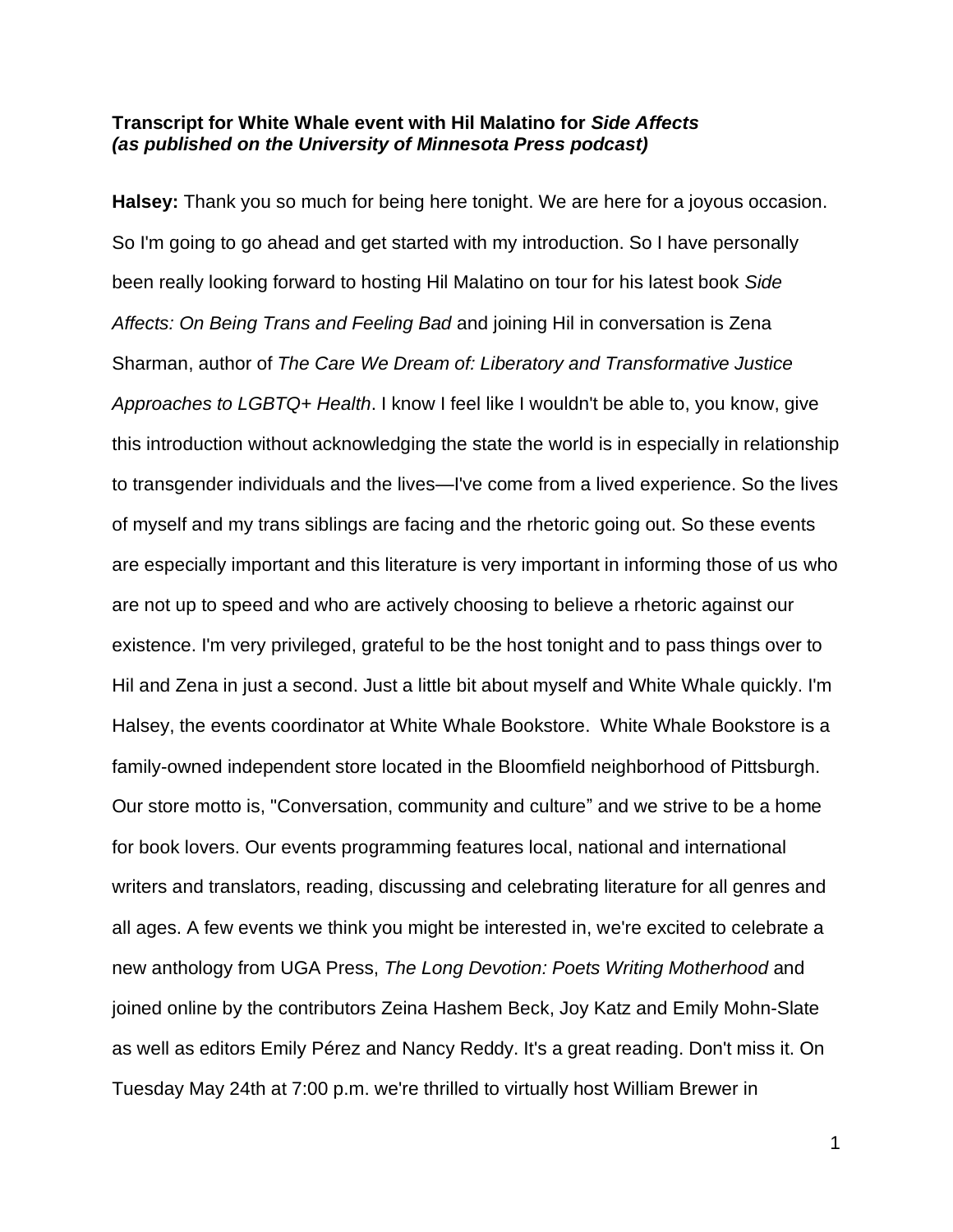celebration for his latest, *The Red Arrow*. William will be in conversation with Neema Avashia, author of *Another Appalachia: Coming up Queer and Indian in a Mountain Place*. And you can join us online for that. You can find out more about these events if they're online at whitewhalebookstore.com. Just a few notes on our Zoom settings, you will notice you're not able to turn your cameras on or to turn your mics on and that is just a security precaution that we take. You are only able to message me your host in the chat. So if you have any questions, comments, concerns whether that be about tech things or about bookstore things, I am your go‑to. So please feel free to send me a message. And you will have the opportunity to ask our wonderful visitors this evening some questions. So at any point if you have questions, I will be keeping track of all of them in a Word document and moderating the Q&A with a last little bit at the end. Please send me your questions at any time. And then of course take a look at the reactions button. This is a great place to contribute even though we aren't in person. You can use the heart Emoji or the clap Emoji or if you hear something that surprises you, you can always use the wow Emoji. I definitely encourage you to use those, you know, just so that you can interact with the readers and their work. If you would like to send any messages of praise or gratitude to Zena or Hil please feel free to message those to me as well. We do edit down the chat and forward those to our readers so they will be able to hear your praise and comments and gratitude as well. Just what to expect this evening. Once I introduce Zena and Hil I'll turn things over to Zena and then Zena will talk a little about her book and then after Zena is done I'll turn things over to Hil and Hil will talk a little bit about his book and then they will talk to each other about their books and each other's books and then we'll move into the Q&A. I think that's all I have logistically. Now we get to get to the bread and butter of the evening. I get to introduce our two wonderful guests. Oh, I actually switched it around. Hil is reading first and Zena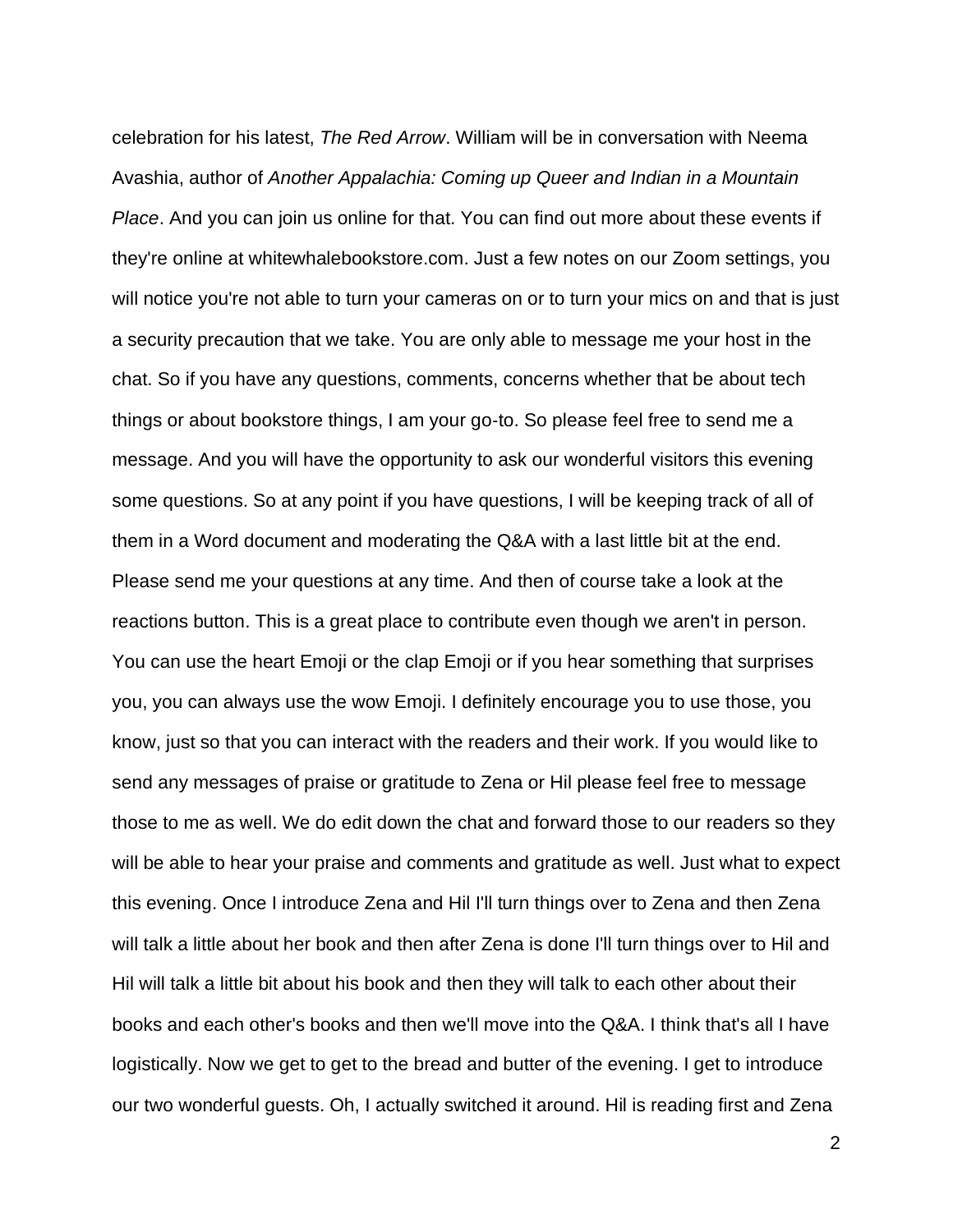is reading second. Thank you so much Zena messaged me in the chat. I appreciate you Zena. Thank you so much. I'll introduce the two of them. A little bit about Hil. Hil is assistant professor in the departments of women, gender and sexuality studies and philosophy at Penn State and the author of *Side Affects: On Being Trans and Feeling Bad* from Minnesota 2022. *Trans Care* also from Minnesota published in 2020 and *Queer Embodiment: Monstrosity, Medical Violence and Intersex Experience*. And a little about Zena. Zena Sharman is a writer, speaker and strategist and LGBTQ plus health advocate, the author of three books including *The Care We Dream Of: Liberatory and Transformative Approaches to LGBTQ+ Health*, published by Arsenal Pulp Press in the fall of 2021. Zena edited the Lambda Literary award‑winning anthology *The Remedy: Queer and Trans Voices on Health and Health Care*. She's also an engaging speaker who brings her passion for LGBTQ plus health to audiences of health care providers, students and community members at universities and conferences across north America. You can learn more about Zena and her work at zenasharman.com and I'll drop that link in the chat and I'm going to turn things over to Hil.

**Hil:** Thank you so much for joining us tonight and thank you Halsey for that great introduction. Just to clarify, we're introducing the books myself, then Zena and toggle back to the readings, yes, Zena? Or just do it all at once? Do it all at once. Okay. We'll do it all at once. Thank you all for being here. I wanted to start with just a short land acknowledgment. I teach at Penn State and live in a village outside of Penn State. Penn State is one of the largest land grant institutions in the United States. The main campus I teach at is the ancestral land of is Susquehannock peoples and also several member tribes of the Haudenosaunee confederacy, but because Penn State is such a massive institution, the land sessions that comprise Penn State number over 50 across 16 states and they were expropriated from over 112 tribes. So I want to note that at the outset.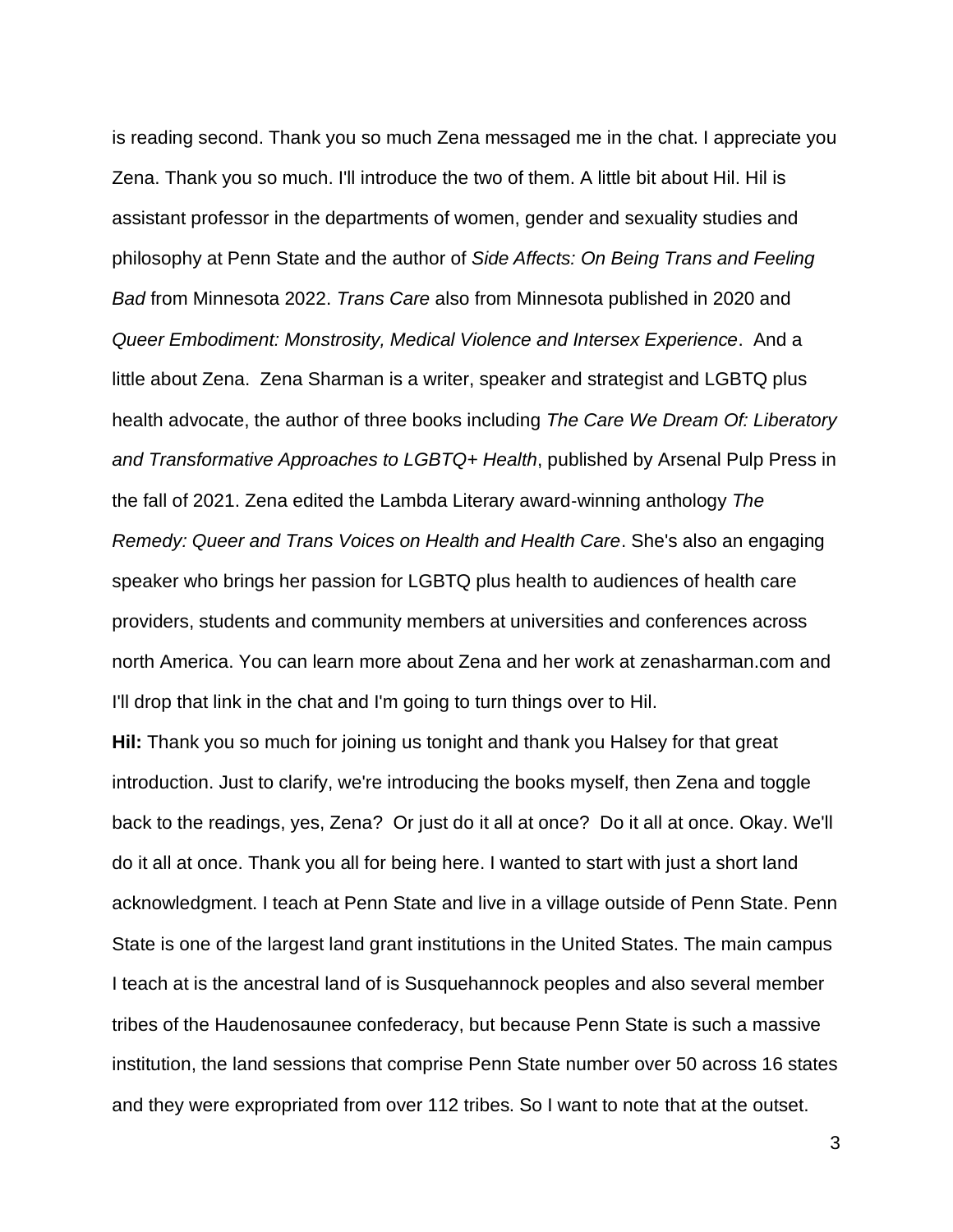And also thank Zena for doing this event with me. It's like a total dream event. And, yeah, so a little bit to enframe the book, I'll keep this really brief because I know we started a bit late, I wrote *Side Affects* largely because I was really, really sick of dominant discourses regarding the importance of trans inclusion and trans representation. I thought they were extremely limited and mostly tended to tarry with the respectability politics that I remain not a fan of. And the other reason I wrote it is because I thought that just -- and both dominant discourses, mainstream discourses on transness as well as in resistant discourses, I feel like there wasn't enough attention paid to the durability of negative affect at all points during, before, after the transition process, and I also think the temporality of transition and the way we narrate the pre and post is problematic which is part of what I write about in the book. So I wanted to write about the bad feelings that attend trans experience but while working on the book I found it overwhelming so I wrote another book trans care practices to keep myself sort of together as I was spending many hours of my life tracking and meditating on the different forms of negative affect or bad feeling that trans folks experience. So I will stop talking about the book and read a little bit from a chapter on rage. Which I think is appropriate given the political climate in the U.S. in particular. So the chapter is called "Tough Breaks: Trans Rage and the Cultivation of Resilience" and has two epigraphs, the first is from Susan Stryker: "Rage gives me back my body as its own fluid medium" and the second is from my mentor Maria Lugones who passed a couple of years ago, from an essay called, "Hard-to-Handle Anger:" "Rage is equated by dominators with hysteria or insanity." I'll read the first couple pages and we'll get right to Zena. So this section, the first section is called "The Productivity of Rage: The Work of the Break." Pop psychology would have us believe that anger is only a mask for sadness protecting us from feeling the effects of a much deeper woundedness. It has been analyzed within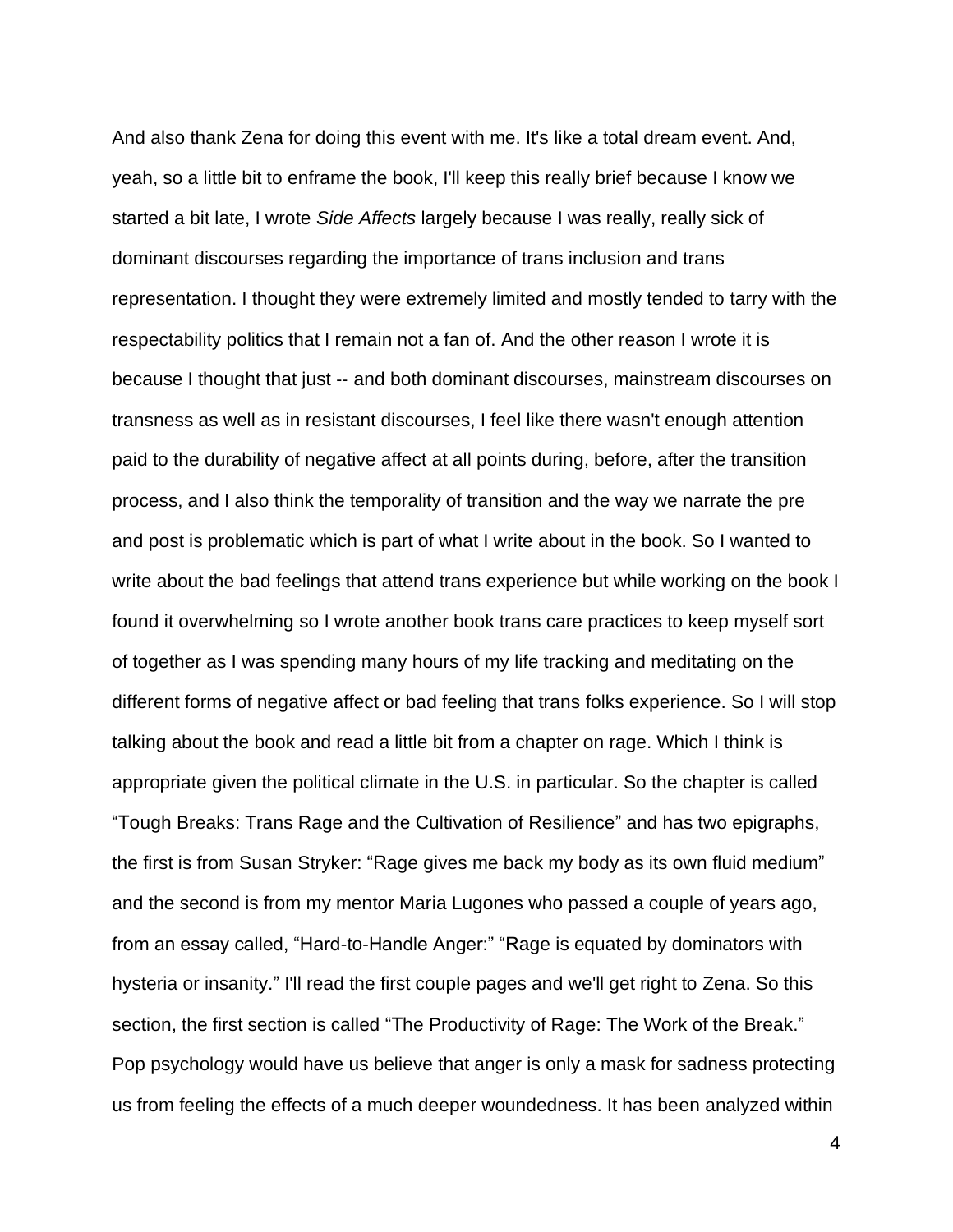psychotherapeutic literature as a form of problem anger and countless strategies have been developed in order to help folks therapeutically manage it. It tends to be analyzed in highly individual terms as a problem endemic to individuals to be resolved through a therapeutic relationship at the level of the individual. The few social scientific analyses that theorize rage as a social phenomenon focuses on the way it shapes majoritarian hegemonic forms of subjectivity. That is, they analyze the rage of the privileged. The forms of rage driven by entitlement and characterized by intersections of xenophobia, racism, sexism, transphobia and homophobia. Anger is within these readings that which protects the subject from experiencing the full psychic impact from trauma. It is a dissimulating mask that deflects attention away from profound hurt. That supports an idea that the subject is inviable, impenetrable. It is a defense reaction that stands in the way of supposed true healing, a roadblock on the way to recovery. We are told that one of the unfortunate aspects of anger is it's too often coupled with a conviction of moral righteousness that can be utilized to justify all manner of belligerent violence. All kinds of acting out, and acting up. Anger is almost exclusively understood as negative, a negative deleterious emotion that is best worked through and then discarded. The possible resurgence of anger must be guarded against. If it does reemerge it should be prevented, contained we're told. I turn away from dominant articulations of rage and philosophical re‑evaluations of supposed negative affect because I seek a different way of interpreting anger, a different mode of understanding the phenomenon of rage. I think contra popular understandings of the effects of rage that it offers a critical resource for minoritized subjects. Engaging in the work of women of color feminists, theorists and trans scholars, activists and artists, this chapter examines how rage is key to the survival of minoritized subjects. It is an energy that propels us toward more possible futures, that encourages us to break those relationships that do not sustain us, that do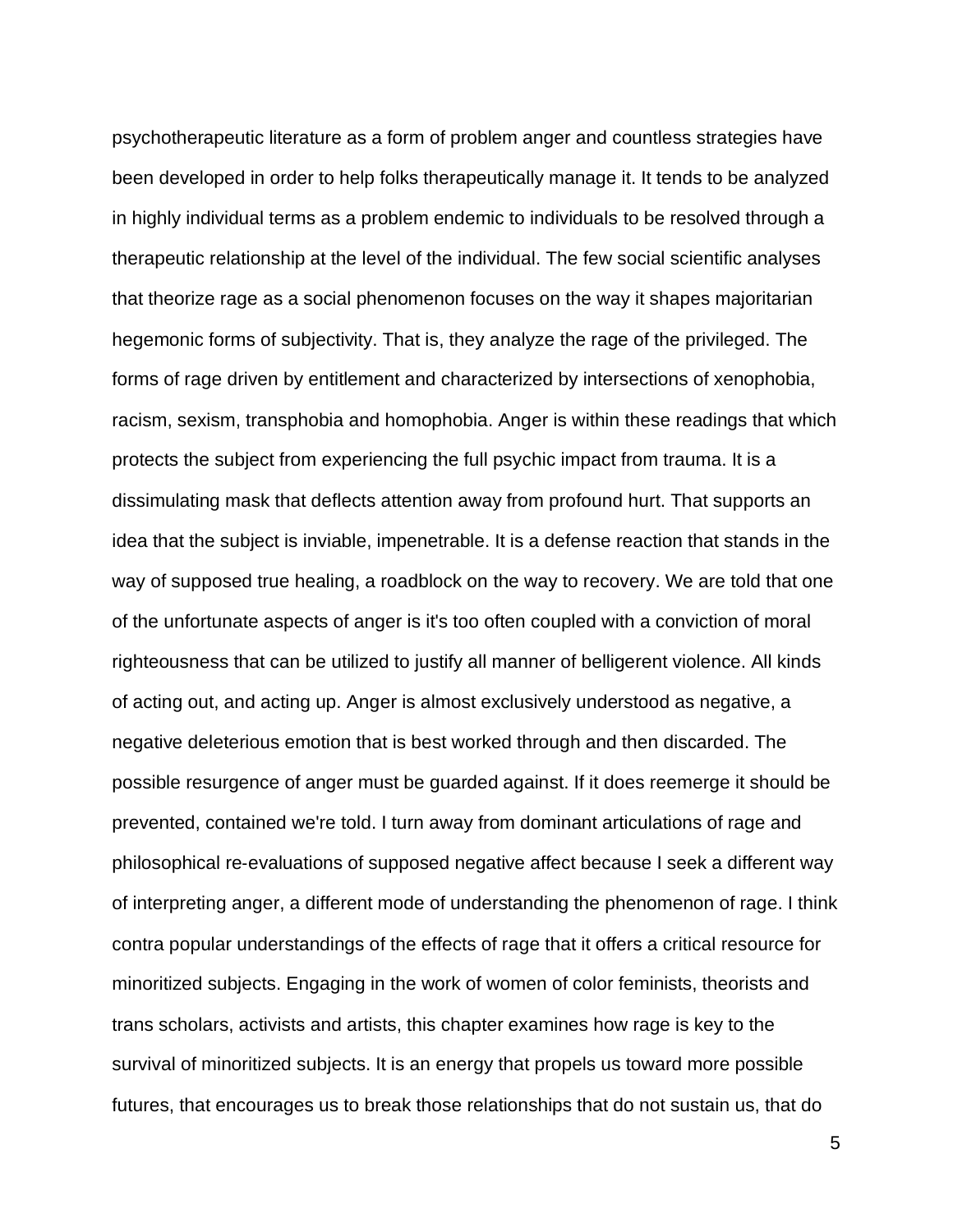not support our flourishing. In other words, I explore how rage is transformative and world building. Not merely a negative affect of force that compromises flourishing and impedes the cultivation of resilience. Thanks. So before Zena starts I just want to reiterate how totally excited I am to be sharing this event with her and also say that from the moment that I began working on I think my first book I was accompanied by her work. Specifically the book *The Remedy*, which recalibrated what I thought might be possible in terms of queer trans health care. Yeah, remaining a constant companion of mine for almost a decade now. I'm not even talking about *Persistence*, the book that came out in 2011 I believe which I'm also a huge fan of. I'm so stoked to hear from you and share this now. So we can hear from you.

**Zena:** Hil, I just love you, I really do. I'm so happy to be here. So I want to first begin just really by offering another apology for the access fail. I know that we advertised this event as having ASL and CART. There was a captioner and interpreters booked and something happened. They're not here. Just again reaffirming our commitment to posting a captioned recording and a transcript later so folks can have some access which I know is not the same. But just really wanted to anchor into that commitment to putting disability justice into practice. Part of that as well is I'll offer a brief visual image description. I am a person with peachy skin, a white person with curly silver hair and I'm wearing a black headset and cat-eye glasses and hot pink lipstick and you can't see it but my shirt says protect trans kids. I'm showing up to you today from the unceded territories of the Quw'utsun peoples which is on the west coast of Canada. So I'm conscious of being a cis person, someone in a different context that many of you who I know are joining from the states and really thinking about one part of the genocidal colonial history of the lands many of us are on which is that white supremacy in settler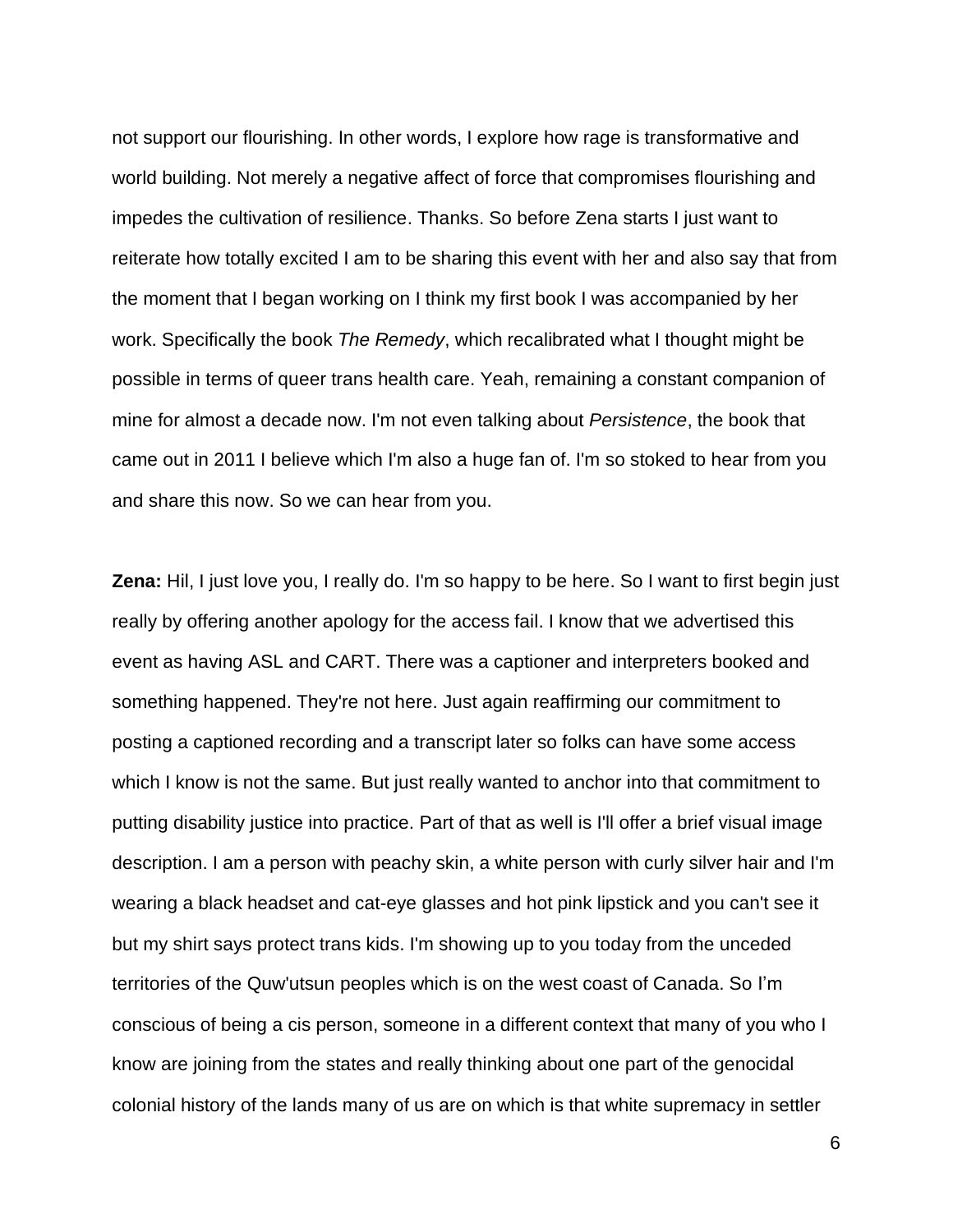colonialism included the violent imposition of the gender binary on so many Indigenous children as well as murdering and harming them and that we need to really think about the deep interconnectedness of all of these struggles. Honoring where I'm showing up from in all its complexities and my limitations and really grateful to be here to celebrate Hil's work. Hil, your work is such a companion of mine and I think with your work and you offer me different vocabularies of feeling, and truly the only definition of resilience that I like. All the other ones make me a bit mad. Yeah, I really feel like I was so closely traveling with your work through the creation of *The Care We Dream Of*. So it feels really alive and present for me and continues to be. And with that, I'm going to read from an essay, actually Hil, that you read the very, very first iteration of. It shape-shifted a lot but it's a piece from *The Care We Dream Of* which is a book that combines a number of long essays by me with really amazing interviews and contributions from 15 other queer and trans folks from across North America imagining what liberatory and transformative health care might look like. So it's very much an act of radical dreaming. This is called queer alchemy perverting the health system fighting to win. And you'll hear me talk about a mirror in the beginning of this essay and it references a gold mirror made by the artist Lex Non Scripta that has lived in my bedroom for years and has a line from the Queer Nation Manifesto on it. It says "Every time we fuck, we win." My LGBTQ+ health work is motivated by a desire to keep queer and trans people alive in the face of conditions that harm or kill us. I, too, am driven by love, grief, and rage. Still, I sometimes fear I've been lulled into complacency. I notice where I've let the comfort of people who hold power in institutions like universities, medical schools, or hospitals diminish the force of my demands, and my condemnations. Some part of me believed if I asked nicely and didn't ask for more than they could give without ceding power, control, or resources, they would care enough to keep us alive. How often was I wrong?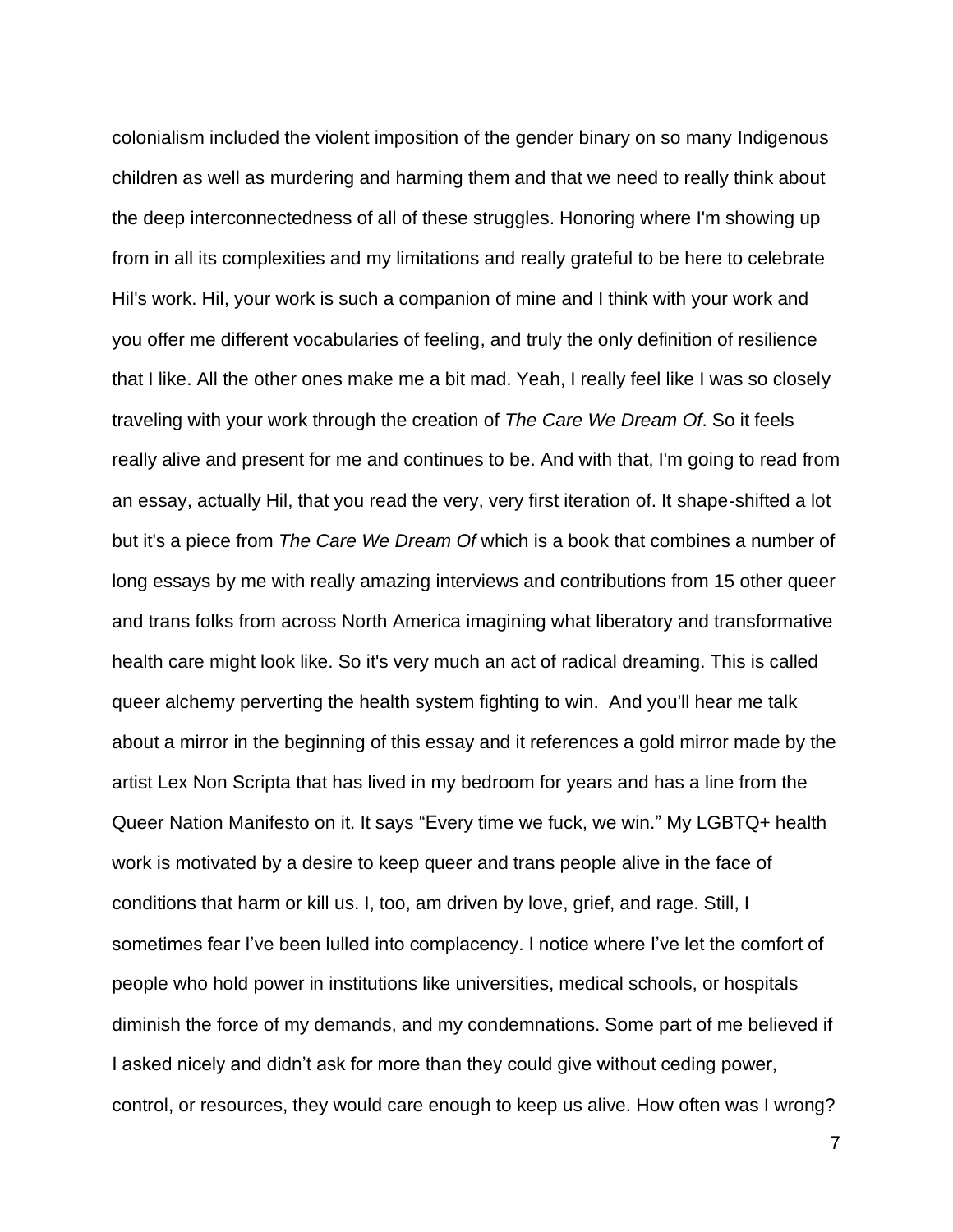At what cost to my community? Many of us who work in the field of queer and trans health are also members of the LGBTQ+ community. We live and work in contexts that try to force us to conform and hide the parts of ourselves deemed too unruly, too abnormal, too pathological, too perverted. This conformity becomes both a survival strategy and a means of gaining access to the systems and institutions we are trying to change. Yet as Alisa Bierria wrote on behalf of radical antiviolence organization Communities Against Rape and Abuse (CARA), "The dissonance of maintaining a real identity and a disguised one creates significant amounts of stress and consumes considerable amounts of precious time and resources that should be spent organizing." "Assimilate" is a verb; it suggests an active process. Action takes energy. I am learning to remember that "pervert" is a verb, too. Its origins are in Old French and Latin words meaning to undo, destroy, and subvert; to turn, transform, be changed. To pervert something is to alter its course, meaning, or state to distort or corrupt what was originally intended. It's often used in the negative ("to pervert the course of justice"), but if the system you are trying to change is fundamentally rooted in oppression, should it not be perverted? Disabled Puerto Rican Jewish writer and activist Aurora Levins Morales writes, "It's worth discovering who your political ancestors are, tracing your genealogies of empowerment." Today, when I look into that small gold mirror on my altar, I see my face reflected back to me and it reminds me who I am, where I come from, and who I'm accountable to. I feel a kinship with the generations of queer and trans ancestors who loved, fucked, and fought their way toward more liberated futures. I make a practice of thanking those ancestors. I promise to live and work in ways that will offer similar gifts to our descendants. I promise to pervert the system. It's no coincidence that queer perverts taught me how to take a punch—and how to throw one, how to achieve deep and precise impact without inadvertently damaging the delicate,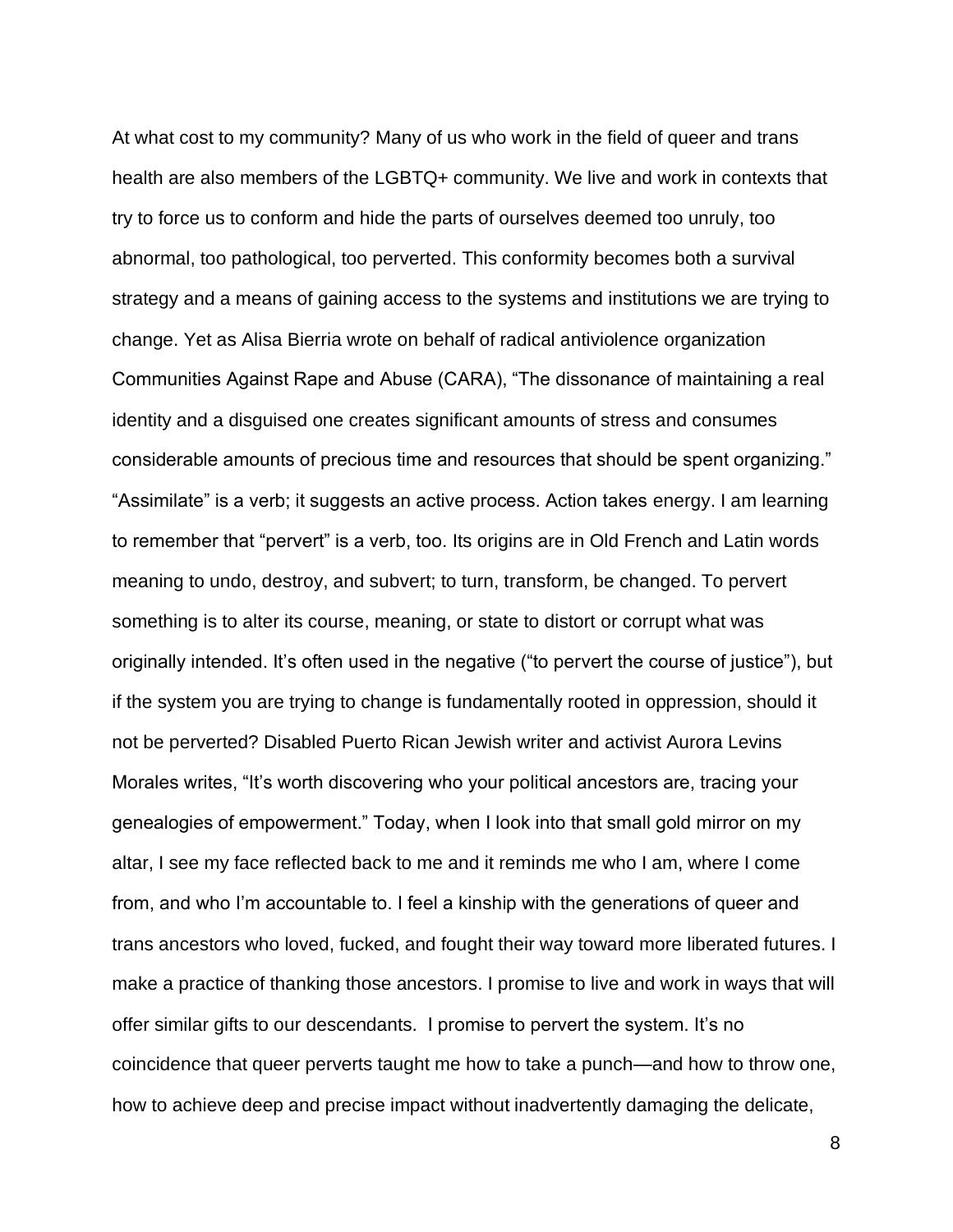breakable places you want to avoid. And the truth is, I want to pummel the systems and institutions killing the queer and trans people I love. I want to punch them into an entirely different shape or make them disappear altogether so we can grow something new in their place. I want to pervert these systems and institutions, to let forth with the full force of the love, grief, and rage that propel me in this work. I want to stop pulling my punches.

**Hil:** I love that section so much, Zena. It's one of my fave moments of *The Care We Dream Of*.

**Zena:** Thank you.

**Hil:** And I'm wondering—well, I was like we should start with perversion. Let's start with perversion.

## **Zena:** Great.

**Hil:** But I know because we have talked about it before in a meeting that we had a little while ago that you're thinking about critiques of normative familial arrangements, but you're also thinking about what you call in *The Care We Dream Of* family as a technology of survival as well. So I'm wondering—maybe it's a question. But how you're thinking about pervert is a verb in relationship to the family these days.

**Zena:** Yeah. I mean, I feel like that is a complex and layered question for a number of reasons. Right. Like I mean, part of it is certainly around obviously the terrifying and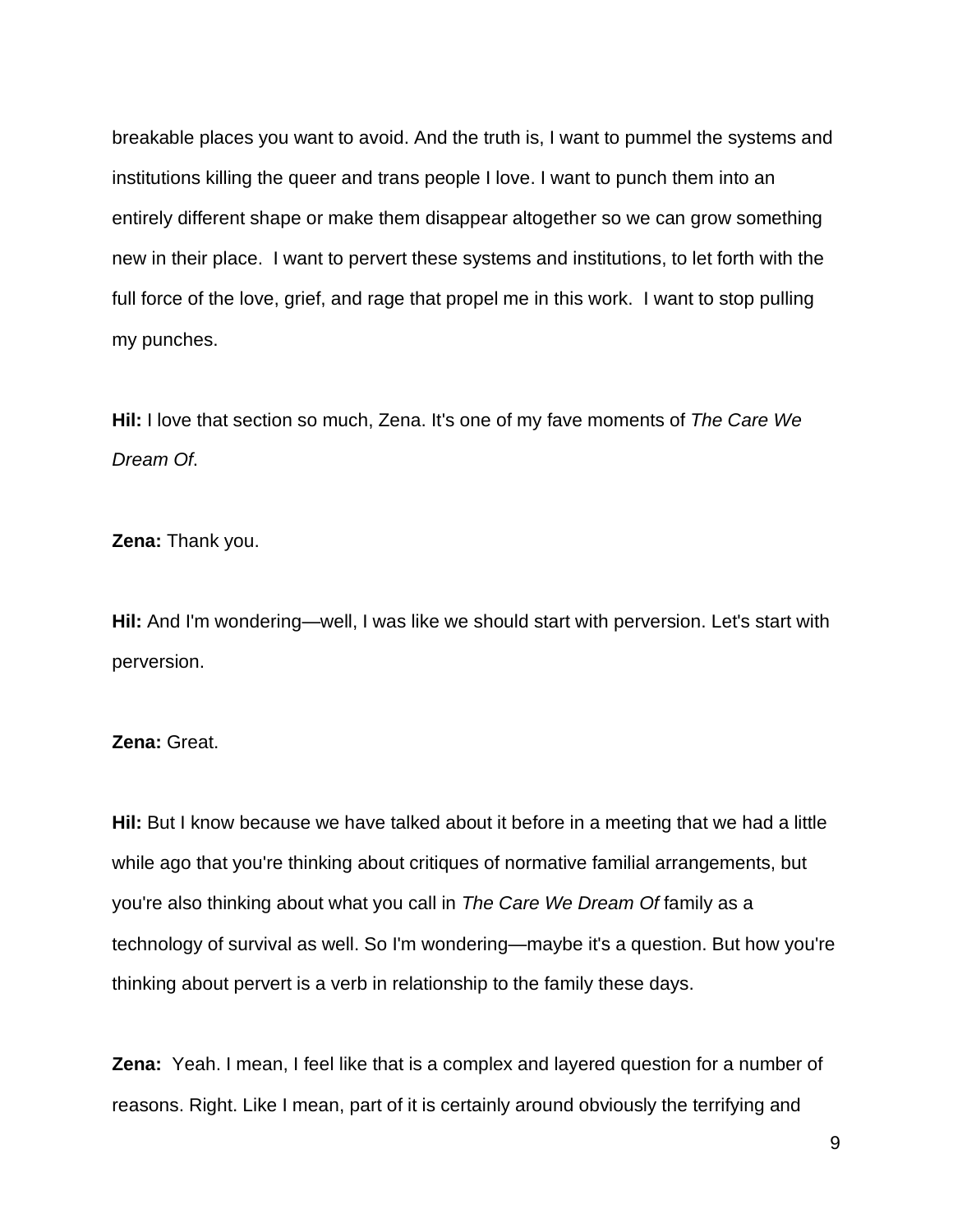violent rhetorics being applied to queer and trans parents and families, you know, like I'm thinking of the groomer language and things like that and the very real fear that many parents I know feel. And of course, all the ways in which whiteness being in this part of my life, you know, comfortably, middle class or more, being nondisabled like insulates my family and me from the kinds of intrusions from the state that could happen in other contexts. And I mention that because something I write about in the book is that I'm in a queer family. I'm coparenting now three kids—we have 5-and-a-half-week-old baby twins and 4-year-old—with three other people in a family structure of our own making. I'm very interested in those kinds of queer kinship practices and like how do we practice this kind of world building now. I'm also taking a short course in family abolition right now. So I've been reading deeply about family abolition in the mornings while my family sleeps. So that has been I think a fascinating juxtaposition and I'm still inside that space of thinking. But I feel like there's a part of me that is very interested in thinking with abolition in the amazing imaginative transformative work that I think is so present in your work as well like how do we imagine alternate possibilities and also engage in pre‑figurative practices in the now because I also think as I know you do about the pragmatic realities of care work. Like the complexities of care work. The intensity of care work. And that there is so much care to be given and to be received. So really wanting to be inside that and I mean, the last thing I would say on this and then would love to hear what you think is like also how do we be in a space of deep intergenerational solidarity? At a super practical level, we're raising our kids gender open because we trust our children to tell us who they are. Right. Which means intervening on systems at multiple levels but for me at a deeper level becoming a parent especially in my 40s now has me thinking so much about what does it mean to be in deep and genuine solidarity with children and young people, not just the ones in my house but all of them? You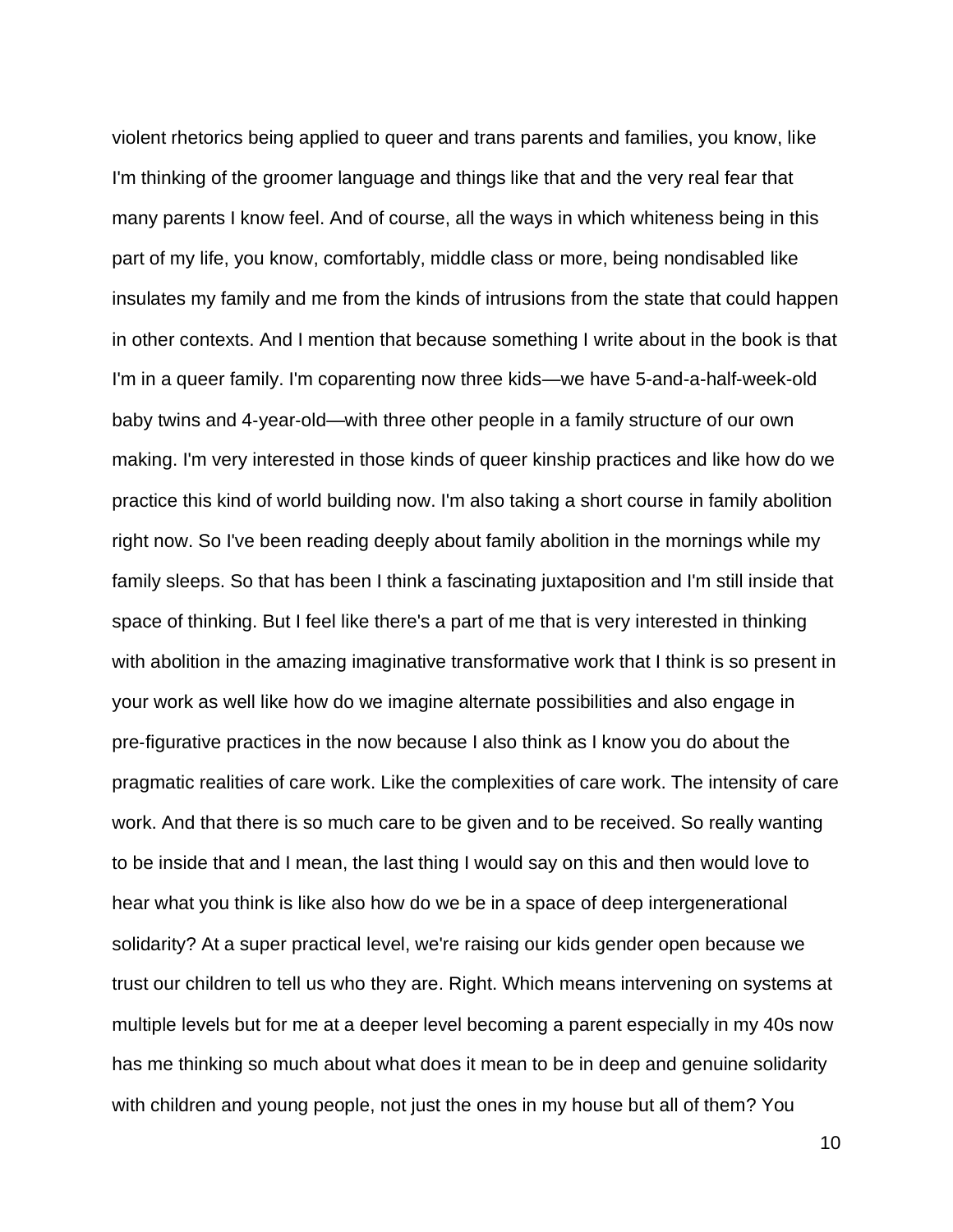know, with older adults in a community so impacted by ageism and of course disabled folks because there's so many points of intersection and systemic ageism and ableism that I think really impact the richness of our communities and our ability to work together for change in ways that don't leave people behind. Yeah, really sitting with all of those questions. Definitely more questions than answers but I'm certainly interested in the everyday learning I'm doing in my own house in this work of family making.

**Hil:** Yeah. I mean I think about this stuff all the time and I actually wanted to run what I'm about to talk about through how you address aging and dying in *The Care We Dream Of*. As you and several other thinkers are talking about what it means to get old and to want to get old as a trans person, a queer person. I think I want to start with an anecdote before getting into this. It has to do with my mother and my mom passed in September of this past year, September of 2021. I won't go into the details of that. We had a complicated relationship. But in the last few months of her life, I got the mockup for *Side Affects* like the cover. And I showed her, she didn't know the title of the book and she looked at the title of the book and she hated the title of the book. And I thought oh, well, it's too late to change it now. So I guess I'll just have to live with this knowledge that my mother hated the title of this book. But what was interesting is she looked at the subtitle and was like "being trans and feeling bad?" and then said "but your transhood hasn't been that bad" and I thought, oh, this is so interesting because it spoke to this massive sort of ‑‑ misunderstanding between her and I but also to the things I had never been able to speak with her about in terms of the specificity of depression, anxiety, substance abuse that I very much attached to grappling with what it met to be trans. And I began thinking about that dissonance a lot because to her my transhood seemed to encompass the years I was visibly hormonally transitioning and not the decades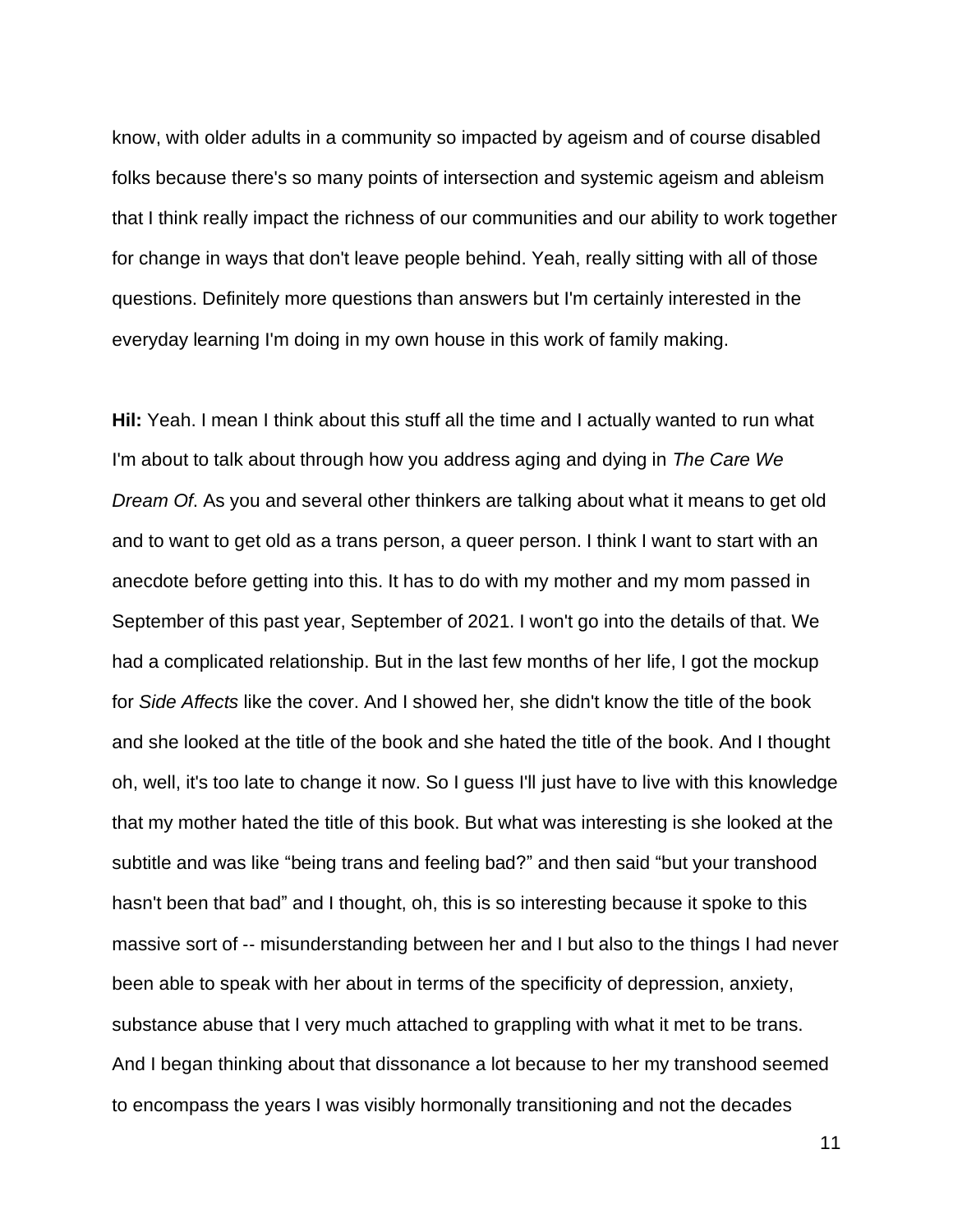before that or really what was to come after it. And the fact that I was just realizing that this was her conception of not just my transness but transness more broadly as she was passing was poignant to me for many, many different reasons. But one of them had to do with the fact that largely the way the negative affect that I write about has played out in my own personal life is that it had convinced me for a long time that I probably wouldn't get old. Wouldn't be able to get old. And also, I think a lot of the fall-out from the negative affects I discuss in the book - rage, burnout, fatigue, numbness, et cetera meant that grappling with those took precedence over doing the work of planning for what it would mean to be alive into my 50s, 60s, 70s, 80s and hopefully I will be alive into those decades and I think that experience is relatively common and folks who are lucky enough to come into middle age I think as trans or queer often find themselves in a situation where it's like well fuck, I didn't prepare for this at all, and I'm not even sure in terms of infrastructure what I need to do to get ready. Right. For what it means to be old. And that has—that affects the way that the decisions people make around kinship, affects the decisions people make around parenting. But also, the economics of transition means that for so many folks what little money they have has gone into facilitating transition and not towards retirement and not towards being housed and the list can go on and on. Yeah. So there's something about negative affect in transness that really complicates this idea of families and technology of survival while simultaneously the care networks, the care webs that trans people piece together are of course like crucially a part of that technology of survival. So I'm just thinking about all this in relationship to your work. I'll stop there and see what you want to say.

**Zena:** I mean, as you know, Hil, I have 20 pages of notes on all of your books that I took because I did a read of the new one and a reread of older ones while holding babies in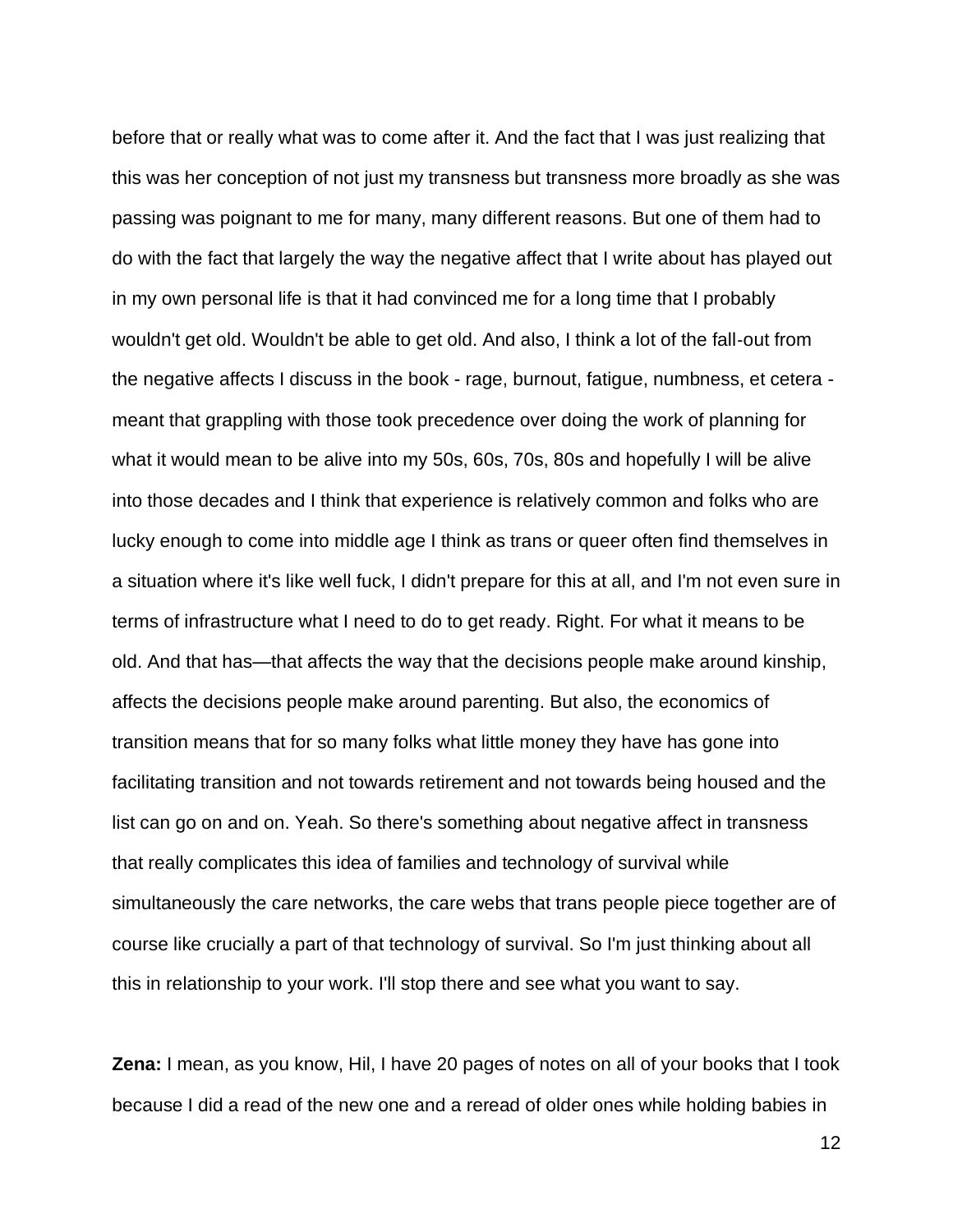April. I'm just dropping books everywhere now. I'm saying that because there's like seven different things popping into my mind right now, classic Gemini move, and one of the things I want to offer back to you in a way will feel good and not weird are your own words which is there is a question you ask in *Side Affects* where you say: "How can we think futurity without acquiescing to the narrative lures of optimism, salvation, rebirth, redemption?" And also and I put these together in my notes for today, in *Trans Care*, and you're talking about trans kids here, you say, "I want trans kids to have trans elders to turn to and I want them to have the chance to become trans elders themselves." Right. And I feel like there's something about the conjoining of those ideas from those two books and thinking about how many people I know are surprised to still be alive, right? And you know, I think in different ways you and I work with negative affect, you know, with the negative as talked about in this book because for me it feels like actually a really rich and vital place to be. It feels like a crucible, you know, in terms of a place transformation can happen. I also am definitely the friend that is like hey, do you have your health care proxy paper organized. Do you have a will? They're not just for rich people. What do you want to happen to your body when you die? How are we going to take care of each other when we get old? Some of that for me I feel like is that method of care, some of it is, like you, I lost my mom as a younger person. She died in 2014 at 66. So I'm seven years out from losing her. I was her caregiver at distance but like the only child of a single mother and that was an incredibly challenging transformative powerful experience that I was like just in the aftermath of when I put together *The Remedy*, like that book, I created it in the two years after she died. And *The Care We Dream Of* is like me years later having done an immense amount of grief work and really being in a different stage, being a parent which I never imagined I would be until I came into the particular family formation that I'm in. Yeah, just to offer like I think there is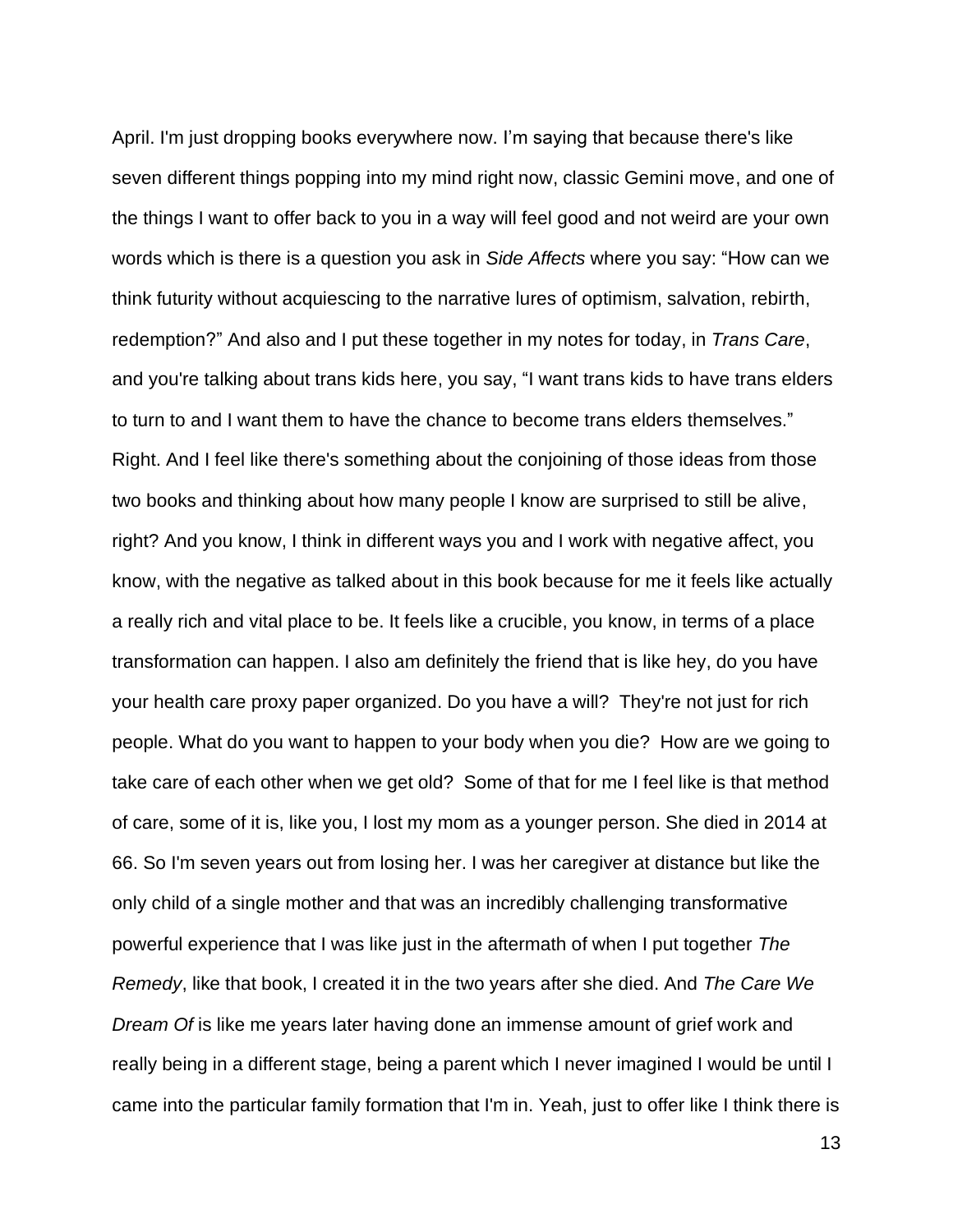something about what you're doing in *Side Affects* and something I find really compelling about like the feelings and states that we are somehow not supposed to think and talk about. Some of which is because they have been rendered unimaginable and some is the like if you say it out loud, it's going to happen, like if you ask someone if they're feeling suicidal, they're going to die by suicide which is like actually the opposite of what is real. Right. Like how do we destigmatize these conversations? Which I mention specifically because I know that there's specific discussion of that in *The Care We Dream Of* in a really practical sort of way. But I'm also thinking about something you write about in *Trans Care* and also in *Side Affects* and I wonder if you can talk about this and explain the concept which is one I needed to sit with to feel like I really understand which is this idea of an infrapolitical ethics of care. And it's this infrapolitics thing that's kind of been hard for my brain to wrap around but then when you explain it in writing, I feel like I get what it looks like in practice. If you can bring that concept to life for folks as you see it in trans communities, I feel like it's really relevant to this moment.

**Hil:** Yeah. Absolutely. So the like scholar part of my brain wants to make sure that I give the citation.

So the concept of infrapolitics comes from the work of James Scott and a book of his called *Domination and the Arts of Resistance*. And he coined the term to think about how so much of the work, you can think of it as care labor, but I think it encompasses other forms of labor as well, that supports the possibilities of what we understand as legible political resistance is work that hasn't historically properly counted as political. So he coins the term infrapolitical to think about all of—in some ways like all of the shit work, all of the checking in with folks that make something like a strike action possible. And for me, thinking about the infrapolitical really has to do with what multiply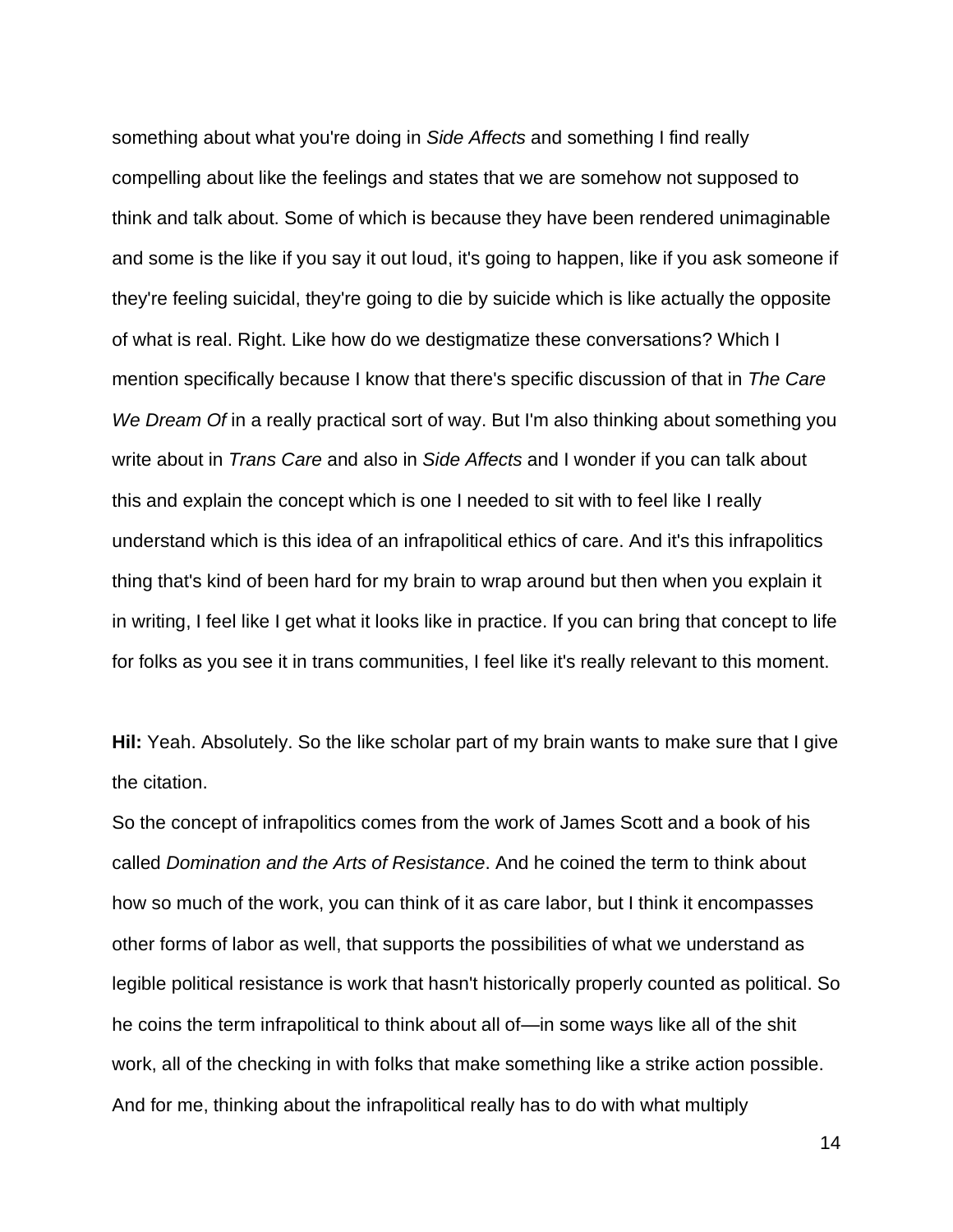marginalized communities do when they're not engaging in public facing resistance work, when they're not planning street protests, when they're not planning strikes. So a lot of that work really is care work. So the infra‑political is for me I think a space wherein mutual aid and care labor happens amongst marginalized folks. And it's work that is absolutely necessary for any kind of more intense resistance to happen. So another way of putting it not immediately citing James Scott is to think that infrapolitics is what happens when folks are hanging out and learning each other and becoming intimate with one another, not necessarily sexually but that, too. And it's the work of social reproduction. It's the work that, you know, keeps us alive. And to understand that work is not just an adjunct to political resistance but it's the stuff out of which political resistance is made is the reason why I find that concept so useful. Yeah.

**Zena:** The part of the book where you talk about infrapolitics and the infrapolitical ethic of care I'm just going to say infra‑politics now, because I'm like I totally understand that. But it's in "Tough Breaks," which is the essay that -- the chapter you read from at the beginning of this piece. I love all *Side Affects* and I feel like I have a special love for certain chapters in the book and the way that you engage with rage and transformation but also the notion of breaking, right, and what happens when we break. And I want to just offer again some of the things that I found really potent there and something I've been sitting with as well is like where do trans care and the kinds of care work that is circulating in trans communities, where do they come together with disability justice? Of course, thinking about really important works like *Care Work: Dreaming Disability Justice* by Leah Lakshmi Pipezna‑Samarasinha who also has a new book coming out this fall, a follow‑up called *The Future is Disabled*. But there's this passage in the book where you talk about basically like what happens when people break and you write, "We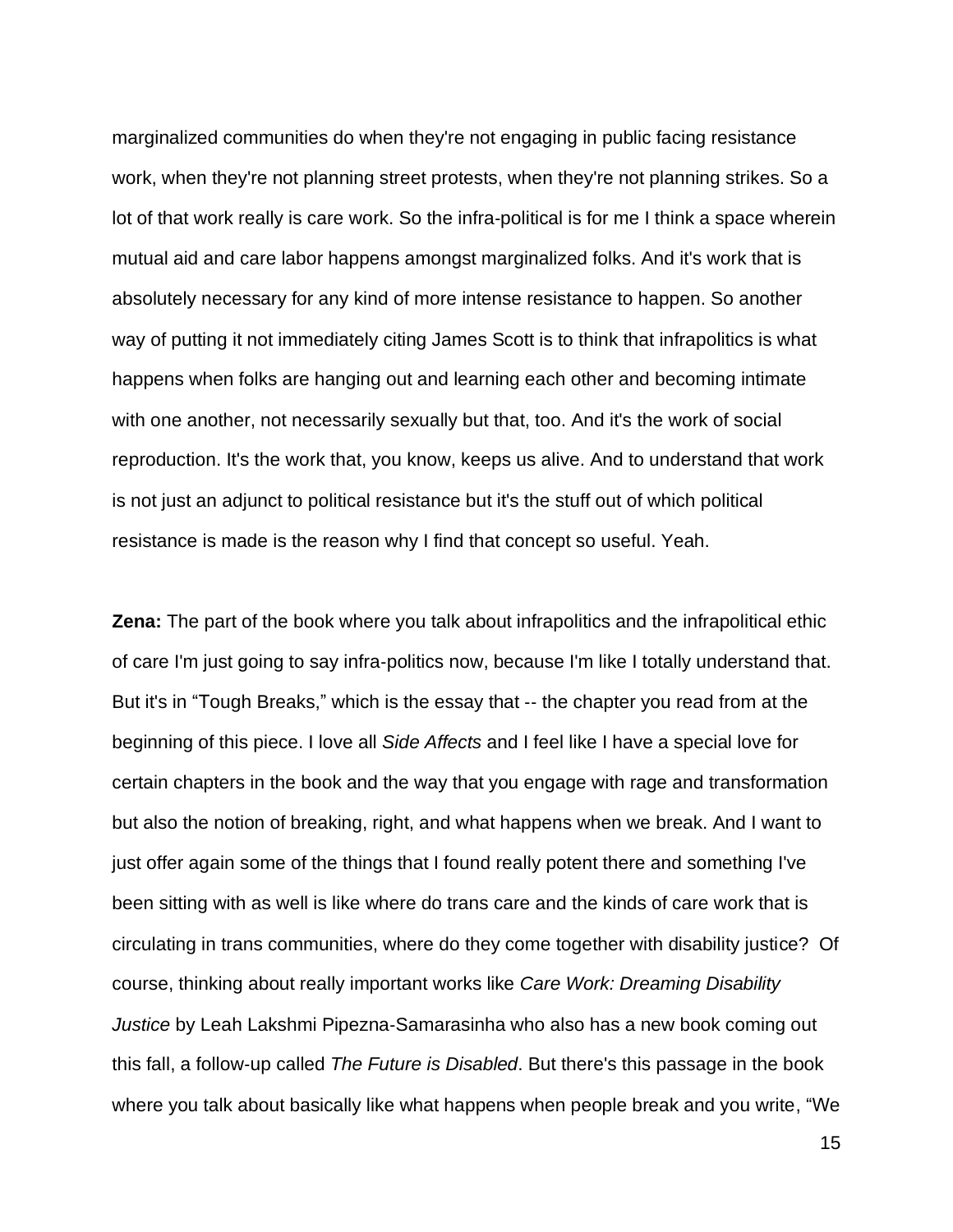associate instability with breaks precisely because of their radical differential of possible aftermaths, precisely because of these high stakes. Breaks scare us, and others, for that reason. But our survival is radically dependent on these others; what happens during and after a break depends on the communal uptake such breaks receive, how they are witnessed and understood. If one breaks—if one keeps breaking—and is met only with criticism, pathology, censure, isolation, or institutionalization, the spectre of suicide looms larger and larger.". And some of what I feel like you do with that section of the book is challenge the carcerality, the ableism, the sanism that's so often accompanies a break, right, like what happens if someone ends up incarcerated in a psych ward against their consent for example versus the kinds of rich collective care practices that we create in communities. Like the work that I'm sure we have all done to keep loved ones out of psych wards, for example, because that's what they want and need in that moment, which demands a particular kind of community care. So I want to kind of move from that and like invite your reflections on those places in this moment of like heightened carcerality in so many facets of the world and so much need for care and some of the thinking I know you have been doing around the places where we see certain like neoliberal logic showing up around queer and trans health including from within our communities which I know you talked about at the Bluestockings launch and is also something you and I have had salty feelings about for quite some time now. The neoliberal privatization of care by and for our communities which I really don't like. So would love to hear your thoughts on any and all these things.

**Hil:** Yeah. I mean, you totally nailed it when you framed the thinking about breaks in relationship to practices of keeping folks from being institutionalized because they did not want to be institutionalized and I think that there's a really intricate skill‑set that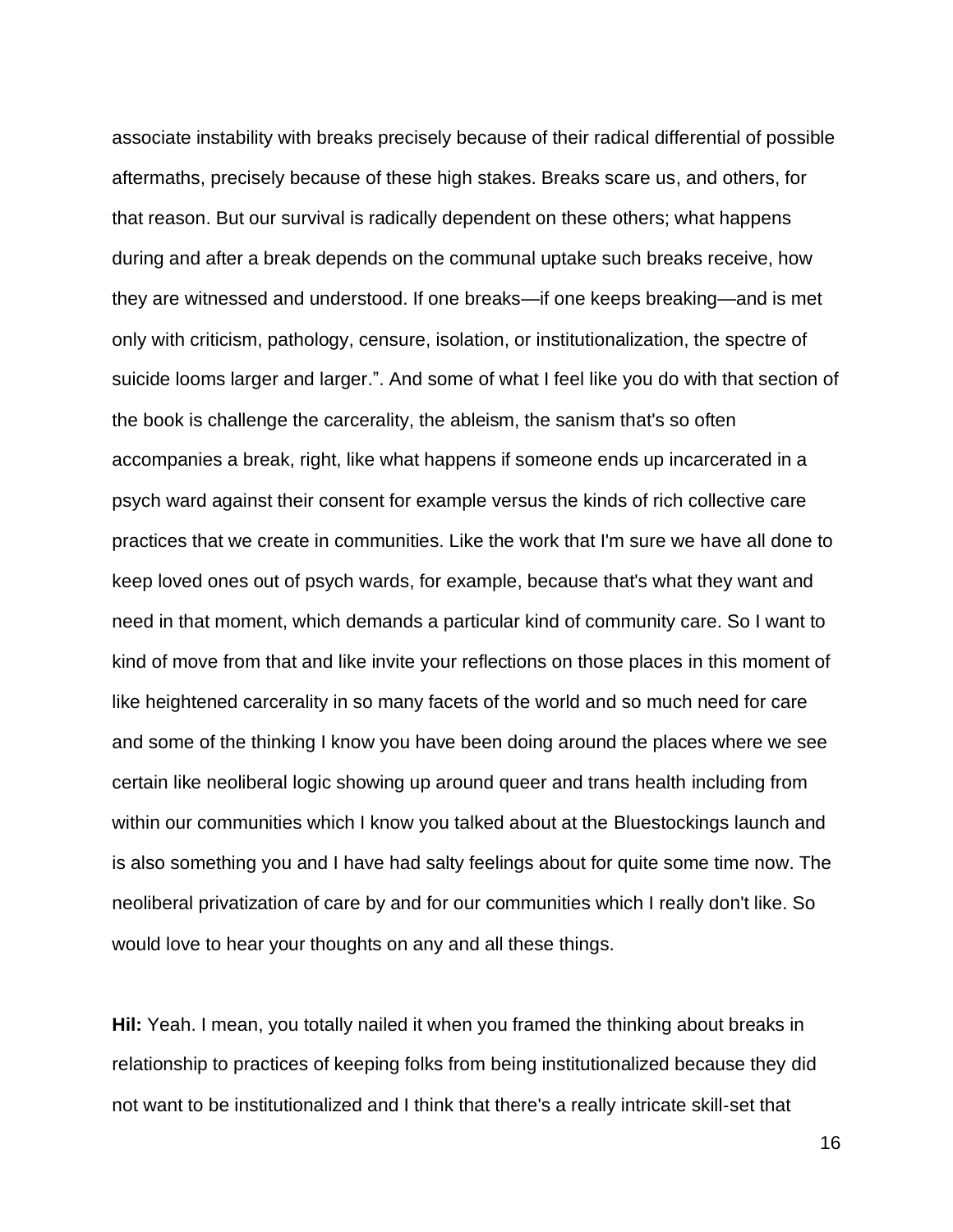comes from doing that work. And some of us do it over and over again. So I want to sort of say thank you for just connecting those dots in a way that I don't think is explicit in the text. And also, I mean—how do I want to get into this? I feel like thinking critically about carcerality in relationship to the health system means that we have to think about collective care which of course, what you do is all about doing that. But also it necessitates thinking about what happens to us when we're engaged in that kind of collective care work over years and decades. And also when we need that kind of care work ourselves. So the reciprocity of these forms of collective care in relationship to keeping folks out of carceral systems, keeping folks—because they're safer outside of those systems. So there's something about what you're pointing to in the chapter on rage and on breaking that immediately links to everything I've written about burnout, too. And I want to kind of highlight that connection because I think burnout is one of the prime sites that ascendancy of neoliberal wellness culture has targeted. And consistently offers up these deeply individualized modes of supposedly addressing burnout that don't ever effectively address burnout because what could address burnout is massive structural change. Working less. Right. Having more resources to take care of ourselves and loved ones both energetically financially and time‑wise. What am I trying to say? I'm mindful of time. So part of me is like looking at Halsey and saying it's 7:52 and I want to hear from folks in the chat. Let me stop with that - rage and breaking and burnout are what happens when people do collective care labor over long periods of time. Over long durations.

**Halsey:** So I am going to just start going through some questions in the chat right now. We have three questions just so you can have expectations for what's about to happen. This is actually going off of what you just talked about. So maybe you will have the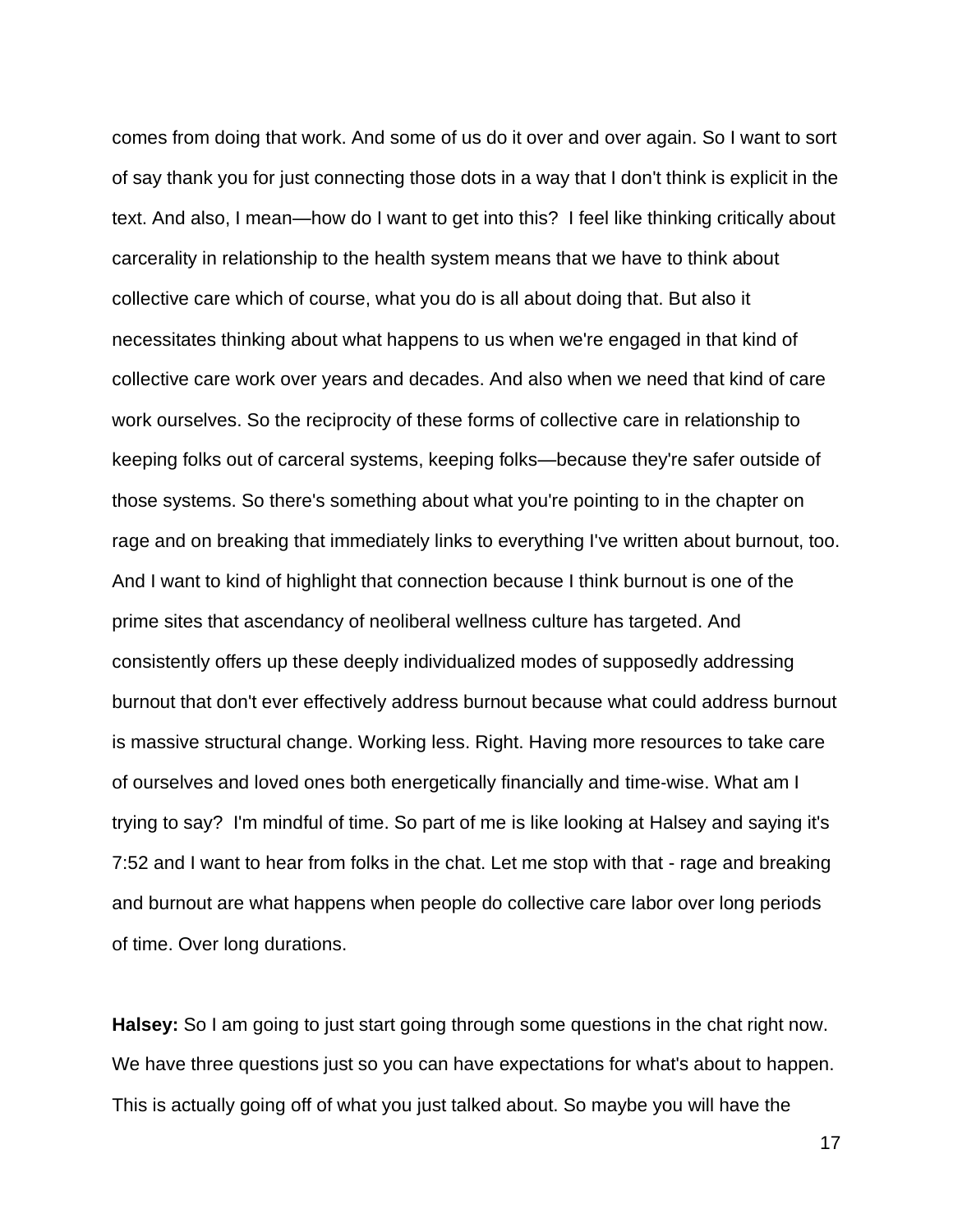opportunity to continue pushing your thoughts out there. But I guess like what, you know, like practical advice do you have for people trying to build specifically like anarchists, like basically going against the hegemonic systems and trying to build collective care systems from the ground up, like what kind of advice do you have for, you know, specifically like trans communities or queer communities or you know just like anarchist communities trying to do that work?

**Hil:** Yeah. I feel like I often get advice questions and I'm so bad at them because I'm so predisposed to criticality that being like well, here's what to do is not in my nature but I think one of the first things I thought as you were framing the question was to go slowly and consistently check in with the folks you're collaborating with, that you're co-creating spaces and projects with. And also, on the other side of that, right, to let things die when they need to die, when they have run their course. I think oftentimes folks stay committed to projects that become organizations or become nonprofits long after those organizations or collectives are functioning well and sort of serving the purpose they had hoped to serve. So go slow and think about infrastructure carefully and don't institutionalize if you don't need to. Like stay flexible and responsive. Then also, I mean, of course, if you haven't read it, right, read Dean Spade's work on mutual aid and read as much other literature on the origins of that concept and the practice of that concept as it plays out in radical queer and trans spaces as you can to learn lessons there. But Zena the probably better at these questions honestly because Zena is so much more pragmatic than I am.

**Zena:** I agree with everything you said. I mean, I would say maybe just a couple of other kind of adjacent concrete suggestions like on the Dean Spade piece specifically, I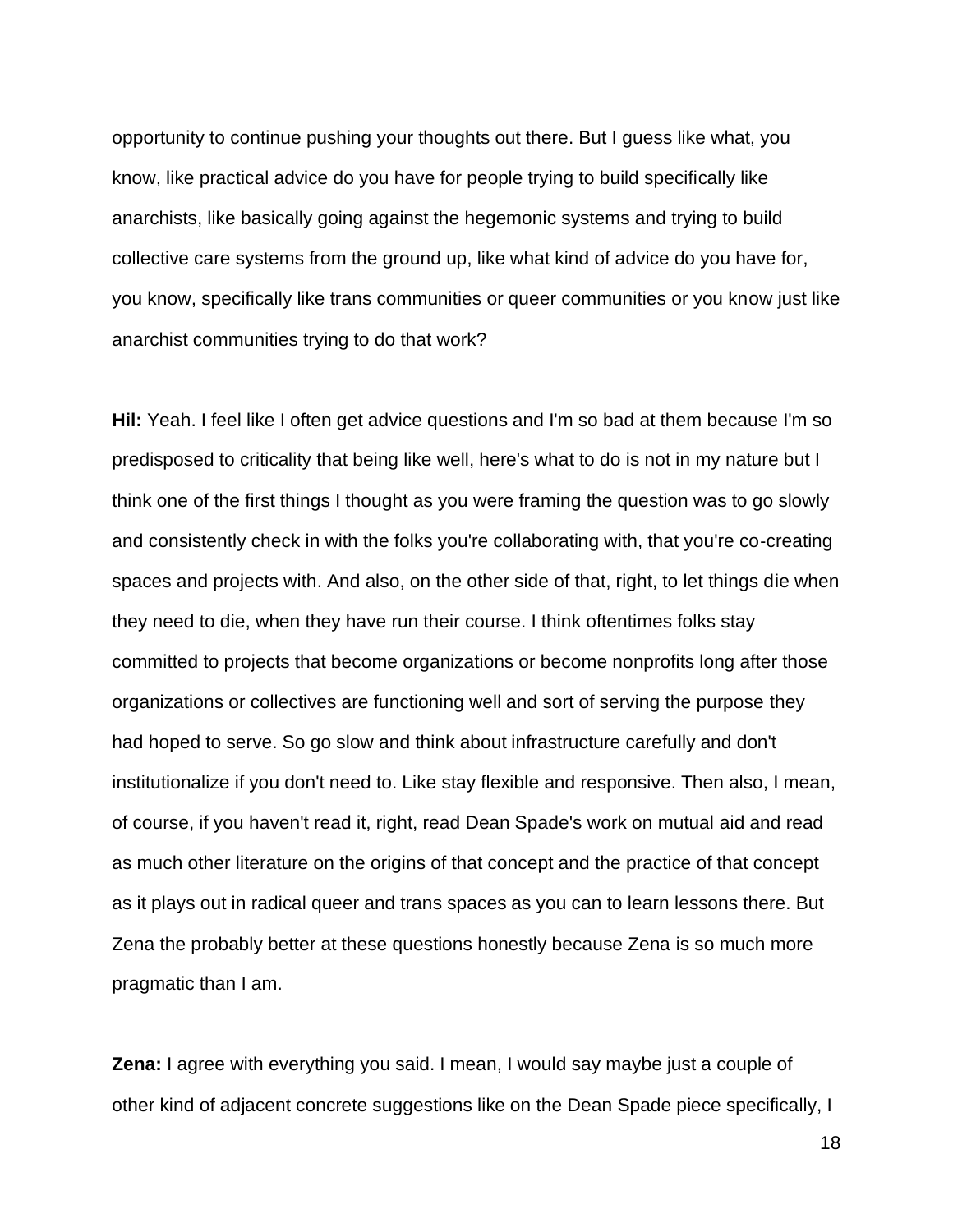couldn't—I can't quickly pull up the videos but I can find them and share them on Twitter which is the easiest way to publicly do that. Dean also did a series with the Barnard Center for Research on Women which was a mutual aid capacity building workshop series. My understanding, and I'll double‑check this, is that the videos should be available online, I think captioned and with ASL. But it actually goes through specific kind of skills and tools that mutual aid groups would potentially want to look at in terms of that practical skill-building work. I also just left the board of a small, you know, transcentred nonprofit in the city where I had been living for 20 years which was a community created health center for trans and gender diverse folks that was particularly created at a time when there was much less access to trans health care and especially by community, for community well before informed consent hormone prescription, for example, was the norm. And it was really interesting to be part of that small organization which was run collectively and has been now for a decade and all of the kind of shape-shifting it's done over the years. I would say was a place where I kind of sat with in community with others, the complexities of the nonprofit industrial complex. So the book *The Revolution Will Not Be Funded* which is an anthology created by INCITE! women of Color Against Violence is a really important critical history and look at the nonprofit industrial complex as is Mryl Beam's *Gay, Inc.* which looks at that in an LGBTQ context in particular. I say that because I think the thing with nonprofits is they originate in a charity model that was like rich white land barons trying to protect their wealth and follow through on their agendas which included things like eugenics, right, so not really a great model that we want to keep replicating. And of course, I'm sure many of us are or know people who have been destroyed by work in the nonprofit sector. So like just kind of holding to the complexities as you were saying, Hil, of institutionalization piece and the nonprofitization piece and looking at the disability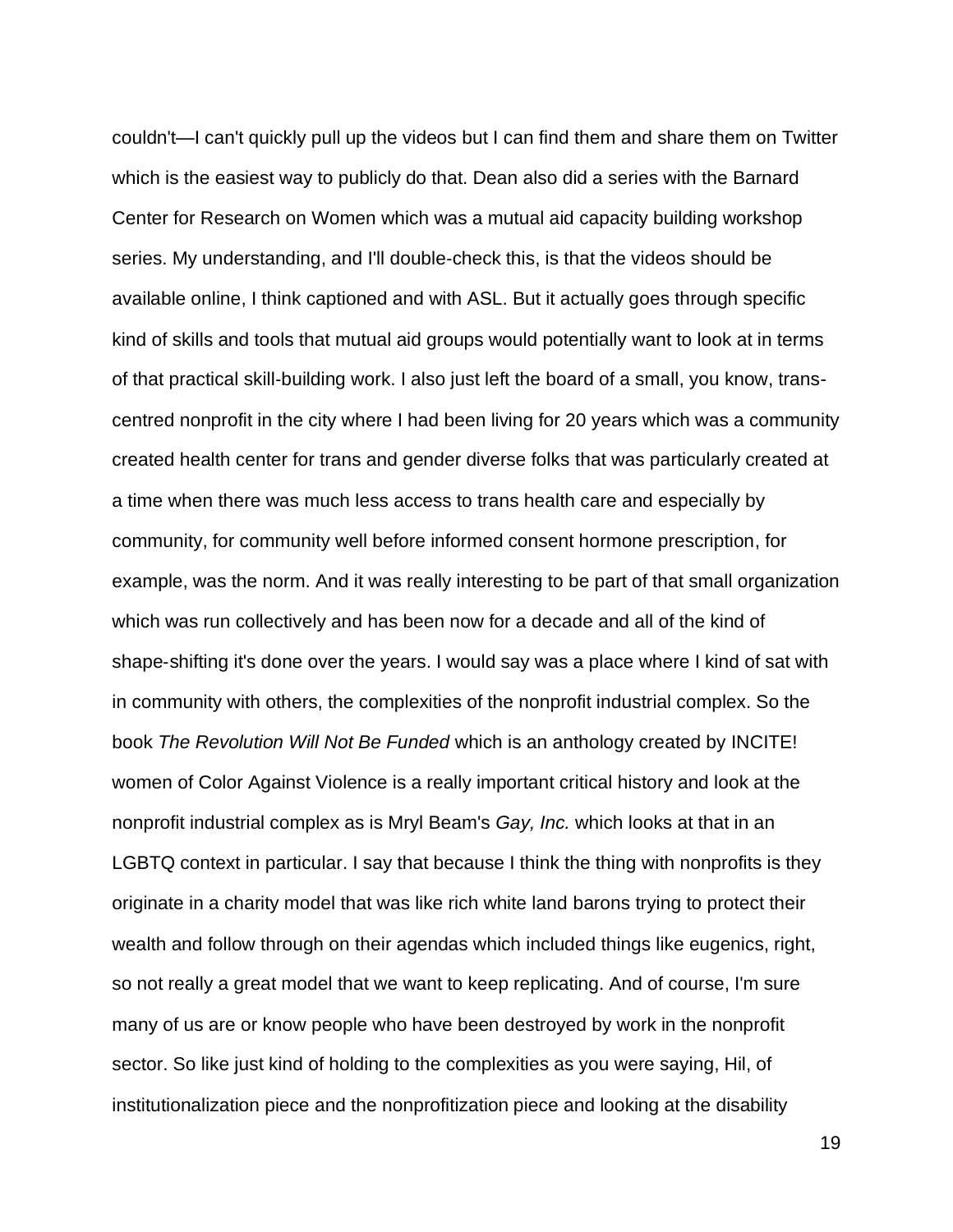justice and the work of people like Leah Lakshmi Pipezna‑Samarasinha who looks at really practical examples in *Care Work* is such an amazing resource and I think just to also start small. Like I went to a talk on transformative justice that Mia Mingus offered a couple of years ago and pre‑pandemic I was in a roomful of people, so it's been a while now, but one of the things she talked about was the idea of actually practicing transformative justice in our lives and intimate relationships. So what does it look like to practice that care in our lives and intimate relationships before we feel like maybe we have to scale and how to know what's already happening in your community. Like if you're a white person like me, being conscious of not like swooping in to solve a problem when perhaps there's already really rich and robust community created solutions that already exist and need to be supported. So I think there's a lot of generative questions.

**Halsey:** Thank you both so much. I'm going to combine two questions together because I think that they go really well together. The first one is for Hil. You know, this person is asking—this is part one. Knowing about *Side Affects* what would you change about your own transition and what would have made your transition better, smoother, less traumatic and that is in any context you want to address it in. And then the part two is regarding aging as trans and it being one issue that there hasn't even been the beginnings of a visual societal place for us until recently. So you know, in relationship with transitioning and aging, how do you imagine we can occupy that space and occupy ourselves over that elongated period of time?

**Hil:** Yeah. That's a great question. I think the two are definitely related to one another. And how I'm thinking of responding actually refers back to some of what Zena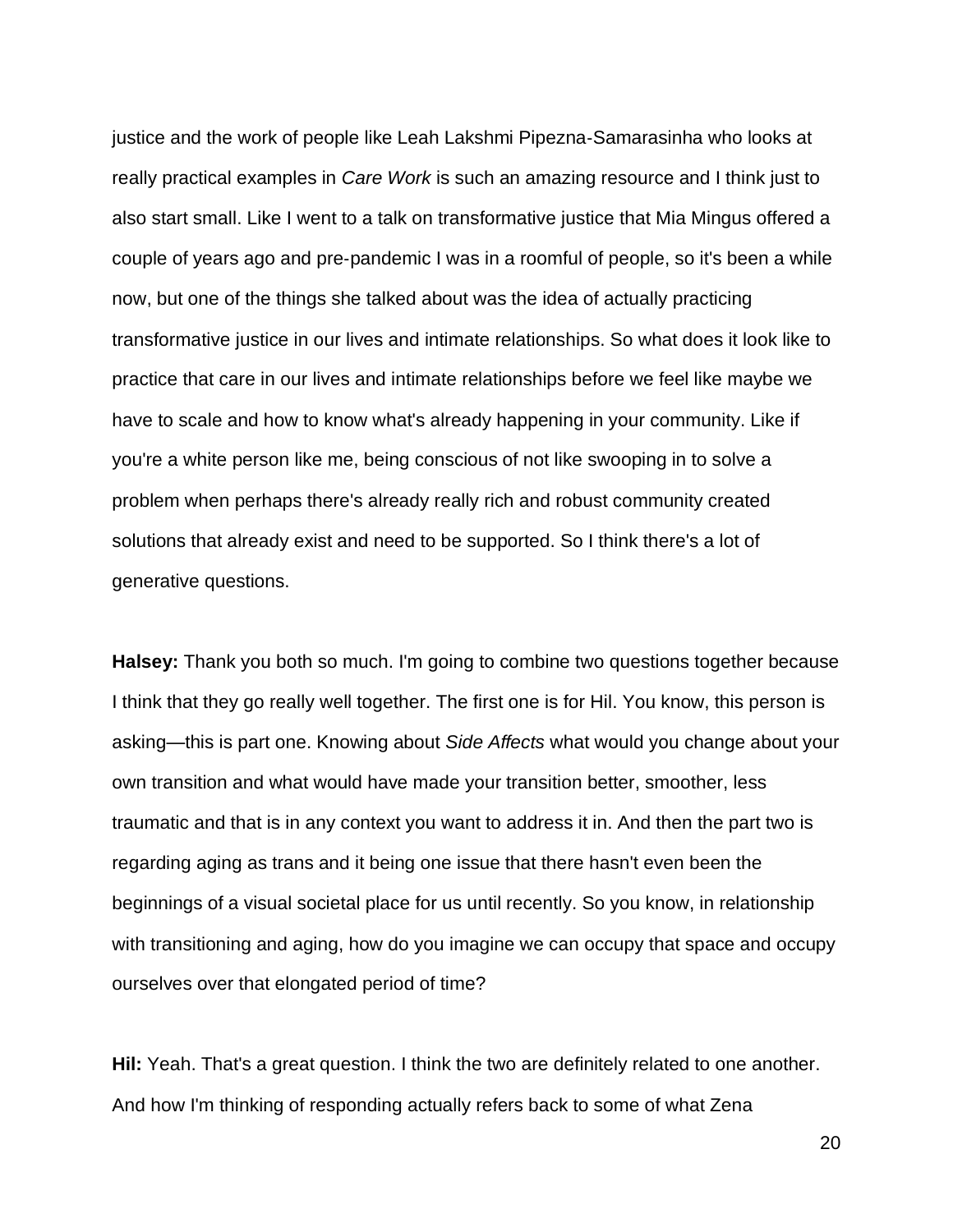mentioned regarding intergenerationalty within queer and trans communities. When I think about how my transition could have gone smoother, it's hard for me to answer. There are probably a million ways, right, if the medical industrial system were a little bit better equipped to deal with trans folks than they had been—if it had been the system in the states we encounter now if you're in metropolitan areas where there are at least a handful of folks that operate with an informed consent model. That would have been great when I was a teenager. That would have been great when I was in my 20s but that was not the case in the '90s and early 2000s. At least not for folks who weren't like in New York City or in San Francisco or L.A. And even there, it was spotty and tendentious often. So what this has to do with intergenerationalty: I was very, very close with some older radical dykes when I was young and I had like several significant mentors that were like, you know, working class, butch dykes in their 40s and 50s when I was in my early 20s. As I moved through college, as I moved through grad school, some of those older radical dykes were also professors of mine who became academic mentors to me as well as members of my extended queer kinship network. To be totally blunt, some of them were real fucking bad about trans stuff. And this meant that when I was a teenager, my early 20s, I would take baby steps towards transition and be like whoa, am I going to lose this queer kinship network or is my position within these majority sort of radical dyke spaces going to be compromised by transitioning. I was deeply, deeply afraid of that, I think more so than the limited medical access and the gatekeeping around medical access that existed. I mean, what impeded me or was a real roadblock for me was worrying about that acceptance. And yeah, I mean, there's a lot more I can say about that. There's stories. There's gossip. Conflicts and confrontations. It also means I'm much more predisposed now to being generous when there are older nontrans queer folks who aren't as great around trans issues as you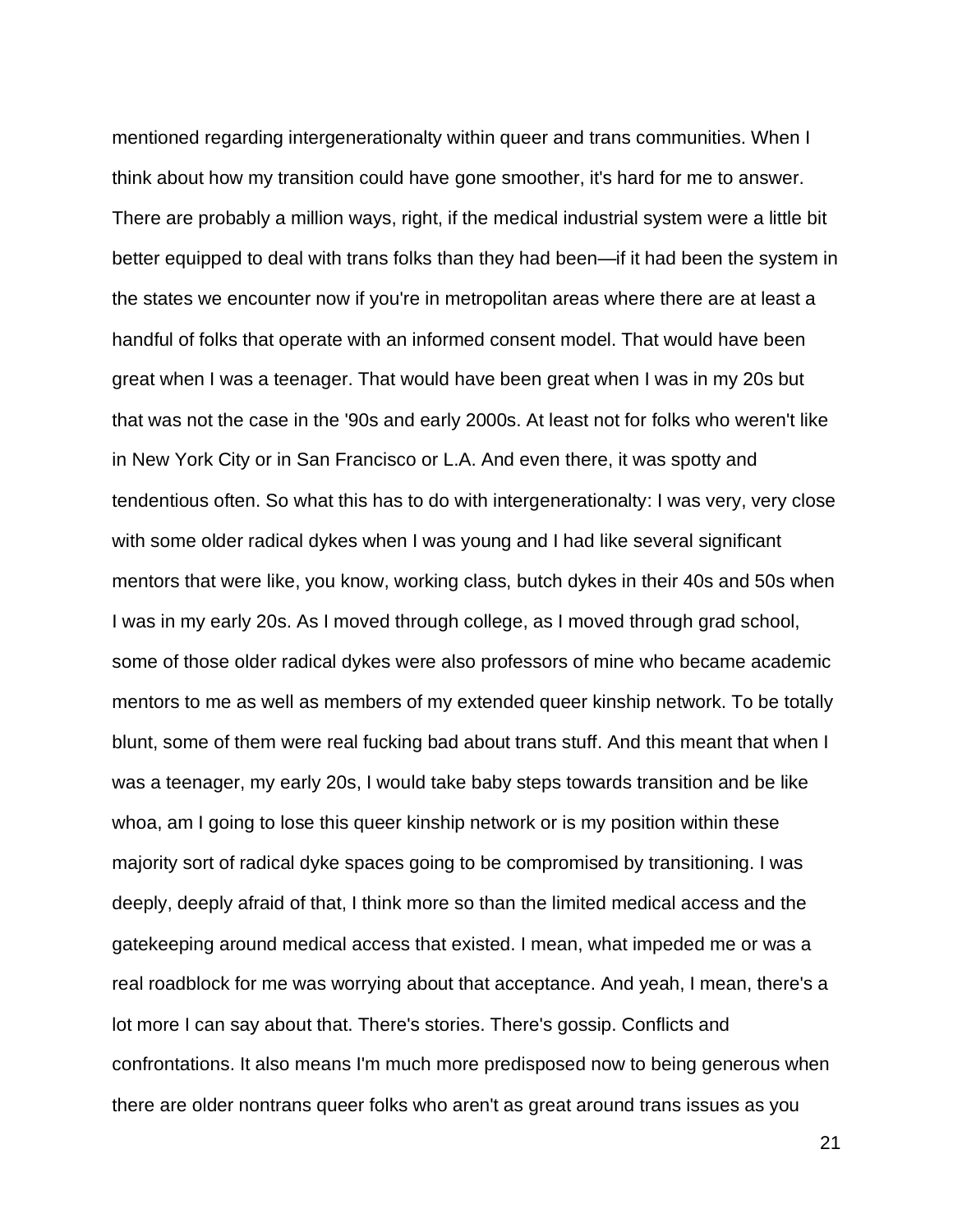would want them to be. So I think that's really important to note, too, right, that the commitment to queer intergenerationalty means that you don't treat folks like that as if they're disposable or as if they're just beyond some sort of pale, that they're not members of potential coalitions, collectives and communities. Sometimes that's easier said than done. I'll stop there because I know we're a little over the hour and I wanted to hear from Zena on this bigger question.

**Zena:** I just sent a link to Halsey to share in the chat. I think it's a beautiful example. There's a gorgeous project, a collection of photos and interviews with trans and gender nonconforming older adults called *To Survive on this Shore* and it's a collaboration between a photographer, Jess Dugan, and Vanessa Fabbre, who is a researcher and I remember when that project first came out and seen so many people and I write about this in *The Care We Dream Of*, so many people in my circles sharing it and sharing it and the photos are incredible and it's so beautiful to see so many visions of like what in this case trans aging can look like in all its richness and possibilities. Right. I think it's so important again coming back to like the nexus of ageism and ableism that keeps our communities so age segmented. Like if we think about an abolitionist praxis, you know, there's so much thought about abolition around police and prisons. Certainly I was thinking with abolition much more in my work now. And the pandemic has really radicalized me much more around long-term care abolition and abolition of all institutions, all carceral institutions and you know, I think a lot about how—and I understand very much why this work is being done. Like the emphasis on creating like more LGBTQ inclusive nursing homes and I think that is absolutely an awful option for our communities because no one should be in an institution. Like we should deinstitutionalize full stop, right. So I think again, really thinking about these solidarities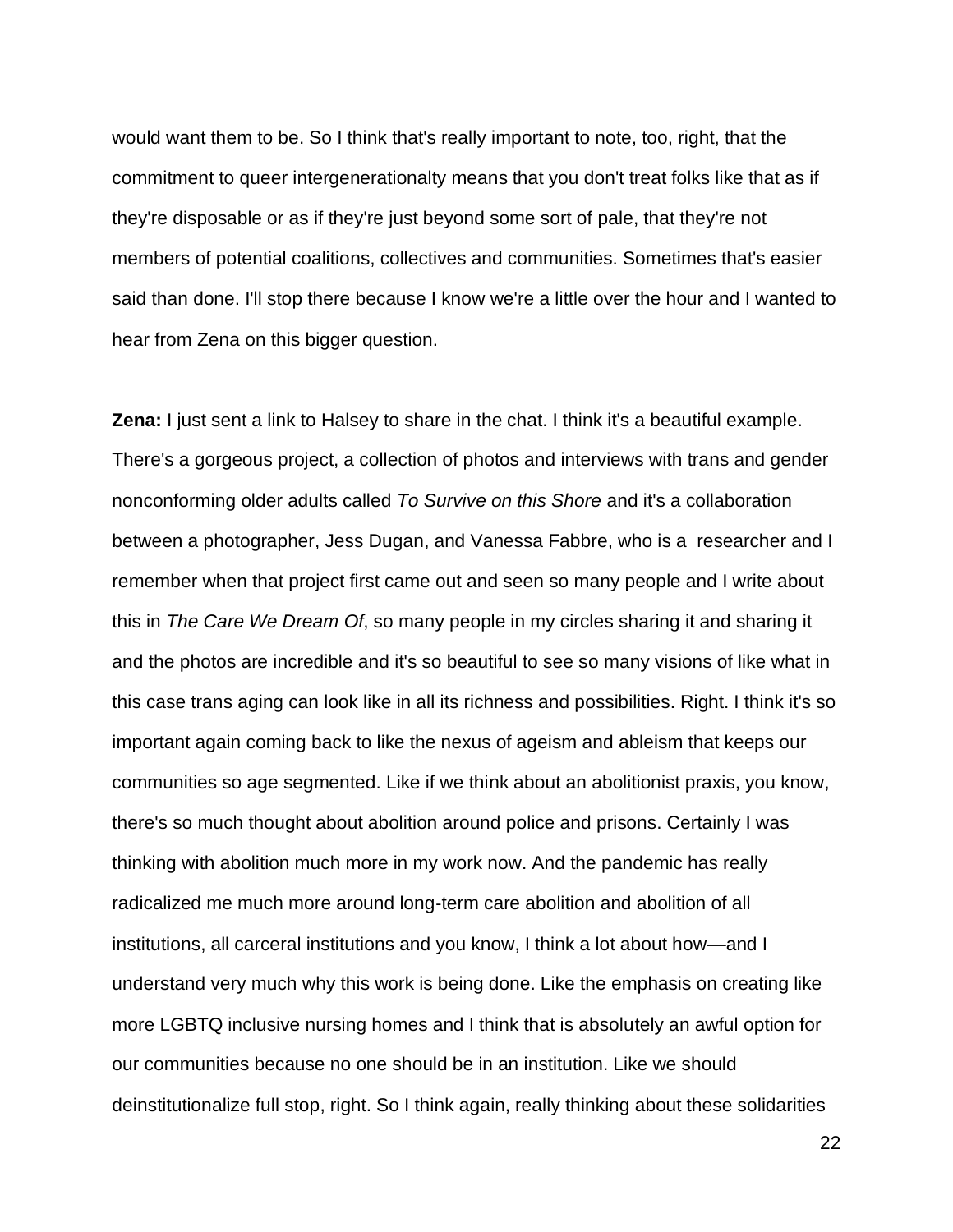and sort of systemic considerations and fighting carcerality in all of the ways that it shows up including in its entanglements with ableism, ageism, of course, with white supremacy, settler colonialism, transphobia, homophobia, all of the things that show up to discipline people's bodies and minds and like tell us that it's not possible to be as we are across the full possible spectrum of what our lives then can be. I think it could be a radical act to reclaim the possibility of aging, you know, and I think many of us don't know how to do that. Like I'm still learning. I'm still learning, like I turn 43 at the end of the month and I specifically was saying to my partner that I want to make my birthday theme this year, which will be a small gathering in my yard because it's still a pandemic, like age fest, and that it's just going to be a celebration of getting older and I don't know what that's going to look like but I'm interested in creating space for my little queer community here and the small community I live in now to think about that together.

**Halsey:** So we have one last question. And I think it could be even like a quick one. So we have one audience member who is specifically looking for additional resources, like whether that be—they specifically said any literature. So that includes not just like critical theory or like social science writing or research writing but also fiction, poetry, especially that you have read that have helped you think through with trans and queer and negative affect and practices of care especially if they both kind of address—or the literature addresses both of those issues at the same time. And I will be radically dropping links in the chat for people to access these books. So please feel free.

**Hil:** So I will say a few right off the top of my head. One is T Fleischmann's *Time Is the Thing a Body Moves Through*. I love that book so much. But there's a real attentiveness to the role of negative affect in radical queer collective living that is present in that book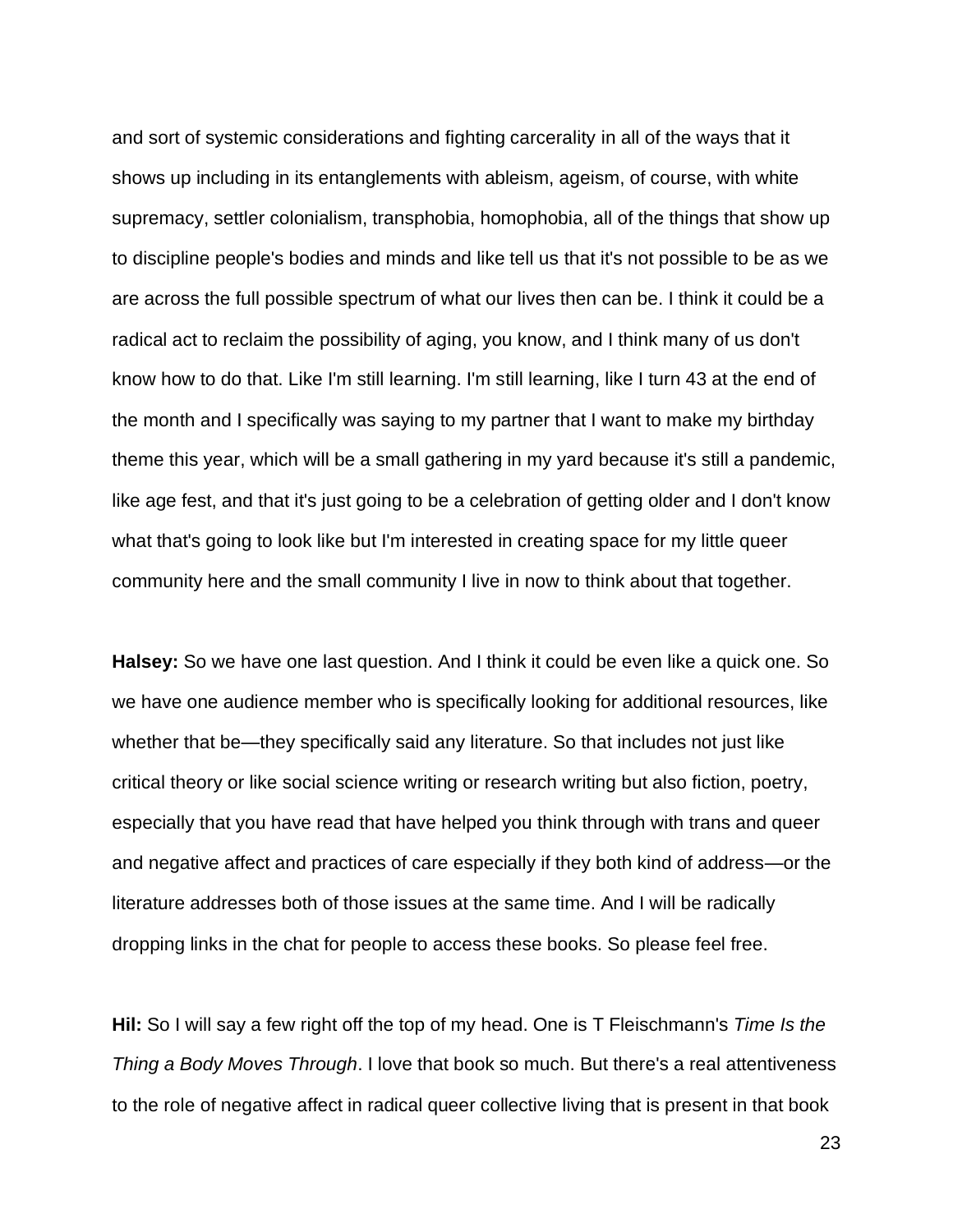that I think is so beautiful and complex. And then the other is the classic *The Faggots and Their Friends Between Revolutions* which I think some folks might already be familiar with that are here. It came out of—it's fictional but comes out of the experience of this commune called the Lavender Hill Commune in the late 1970s. It was based outside of Ithaca, New York near where I used to live. So I'm partial to it for so many reasons. But yeah, it's really similar to Fleischmann's work in how it details the role of negative affect and queer collective living and also why queer collective living is so often so difficult and compromised for folks and hard to engage over the long term. Like there's a reason why a lot of these radical back to the land projects from the '70s that queer folks were engaging in are no longer around or if they are, people don't want to keep them going or move to the land it was established and this is leaving aside all the questions about settler coloniality and whether back to the land projects are like a good thing or a desirable move. I think they're not. But that's an aside. So those two off the top of my head. There's so, so many others though. I'm looking at Zena to be like what did you—

**Zena:** I'm collaboratively unmuting myself. Yeah. I mean, I don't know. Like I read and listen to podcasts and am just kind of constantly sponging information into my brain. Just because it's kind of how I am. I'm not an academic. Like I'm trained, Ph.D.-trained, but left academia on purpose but I really like to think and learn all the time. I mean, I will say I feel like a hugely transformative lineage and ongoing movement and body of thought and practice that has had a foundational impact on my work is really evident in the shift between *The Remedy* and *The Care We Dream Of* in the evolution of my own thinking has been learning from and with disability justice which is a continuing process of learning and a practice. Right. And it's very much a lineage grounded in queer and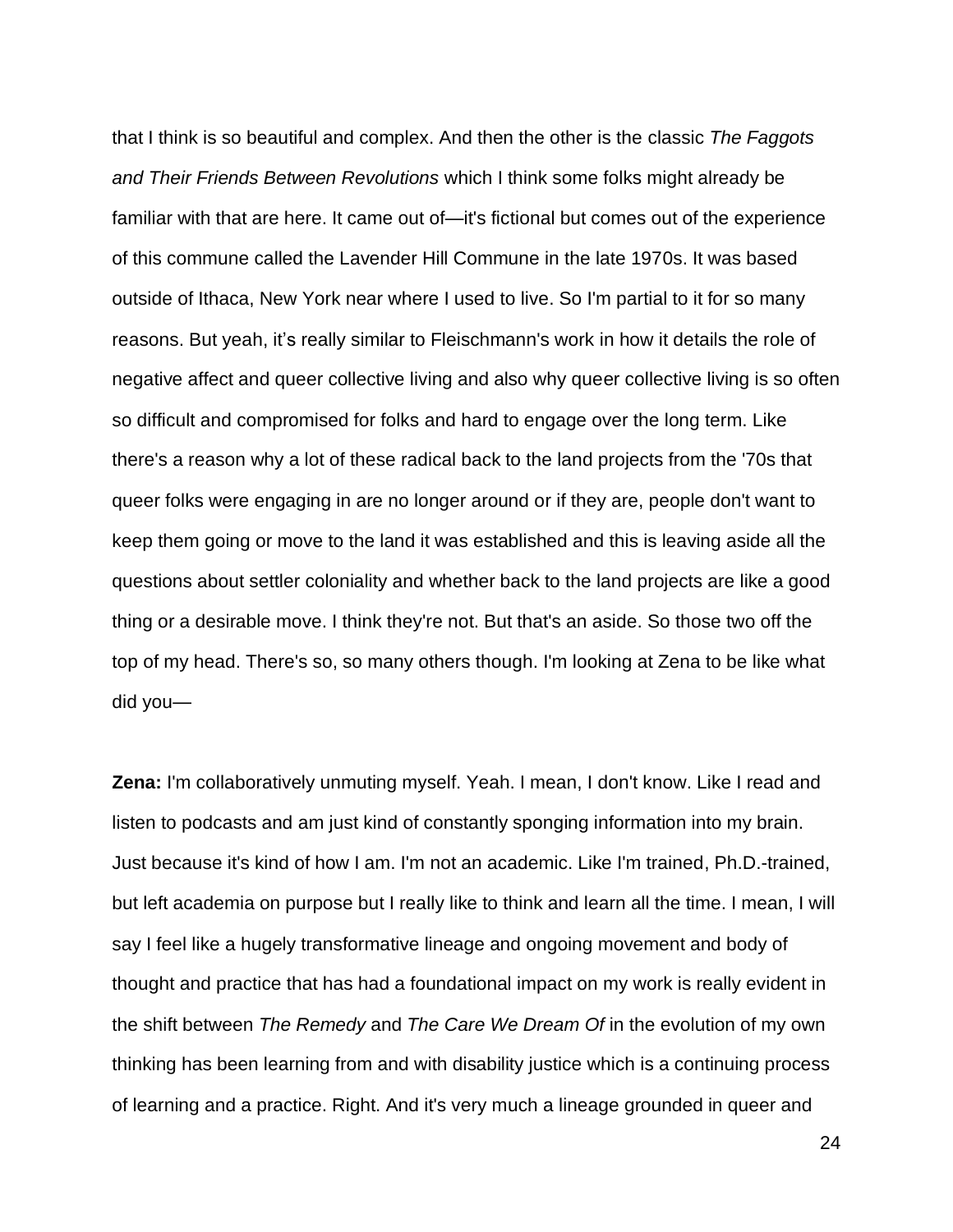trans, Black, Indigenous and people of color, disabled, communities and lineages, people like Patty Berne, like Leroy Moore on the east coast of the U.S.—west coast of the U.S. I just mixed up geography. Oakland is just downstairs from here, I am also on the west coast. I mean things like the Sins Invalid disability justice primer, books like Aurora Levins Morales' *Kindling: Writings On the Body*. Eli Clare's *Brilliant Imperfection: Grappling with Cure* is a really important book for me. *Care Work: Dreaming Disability Justice* which I mentioned a couple times. Shayda Kafai has a beautiful recent book called *Crip Kinship* which is all about Sins Invalid and I feel like what those offered me was something similar to in some ways what learning more about police and prison industrial complex abolition has done for me which has enabled me to think so differently about what's possible for solidarities, for systemic transformation, like for the kind of world building that is necessary. And really coming back to a line that I've learned from Sins Invalid which is, "We move together with no body or mind left behind." Right. And really thinking about what would it mean to actually build our movements and our care practices around that kind of commitment and to put that into action.

**Hil:** I want to add one more recommendation really quick because it was so formative for me and that's Ann Cvetkovich's book *Depression: A Public Feeling*. Which is behind *Side Affects* entirely because in that book she reconceives of depression as fundamentally a collective political phenomenon. So it was like a total game changer.

**Halsey:** I really—I believe I speak for all of us whenever I say from the bottom of my heart thank you both so much. This did not disappoint. In fact, it exceeded my expectations for what I even hoped to be possible of like the absolute highest point. So you literally just made probably my whole year. So thank you both so much for making